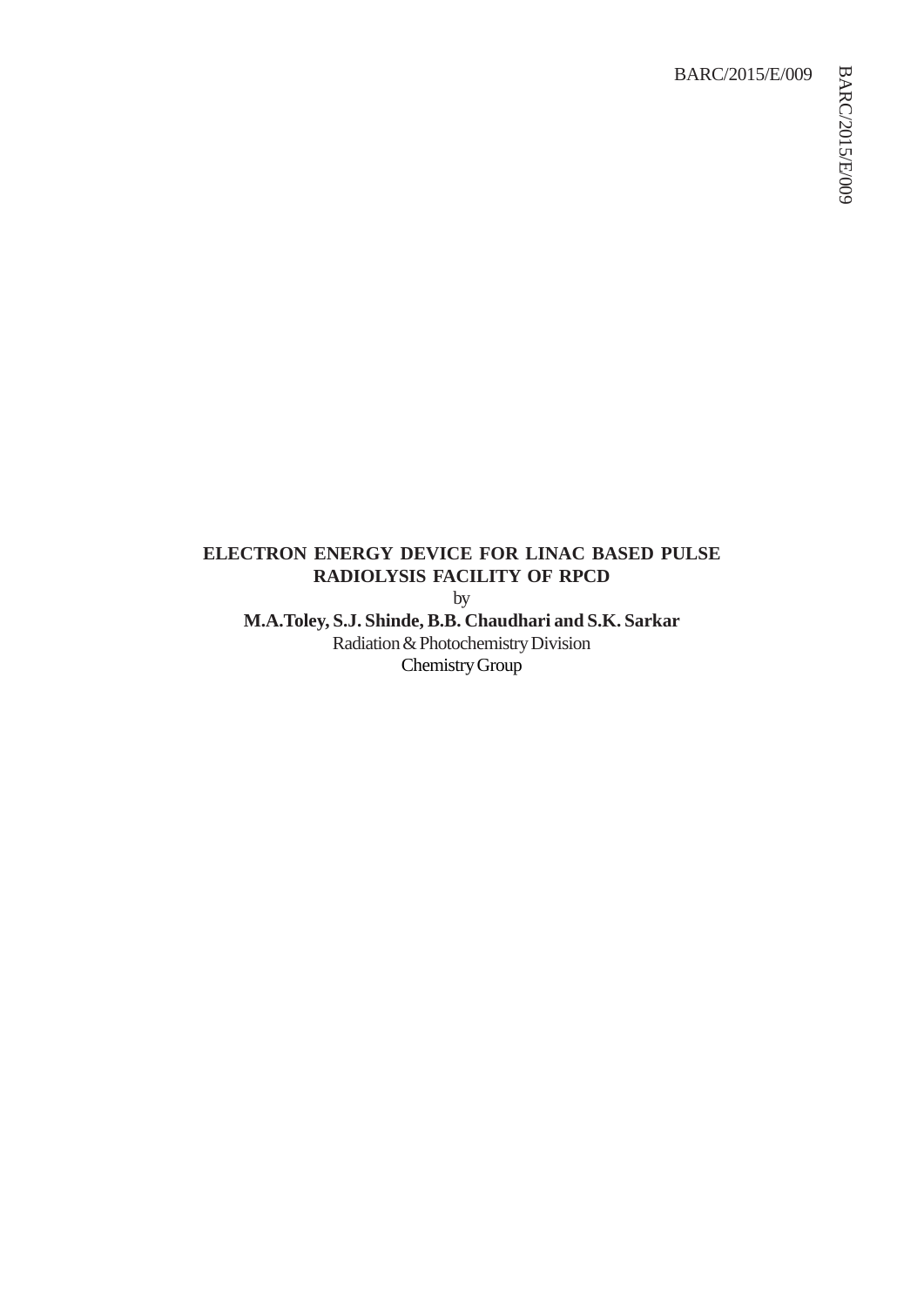BARC/2015/E/009

## GOVERNMENT OF INDIA ATOMIC ENERGY COMMISSION

# **ELECTRON ENERGY DEVICE FOR LINAC BASED PULSE RADIOLYSIS FACILITY OF RPCD**

by

**M.A.Toley, S.J. Shinde, B.B. Chaudhari and S.K. Sarkar** Radiation & Photochemistry Division Chemistry Group

> BHABHA ATOMIC RESEARCH CENTRE MUMBAI, INDIA 2015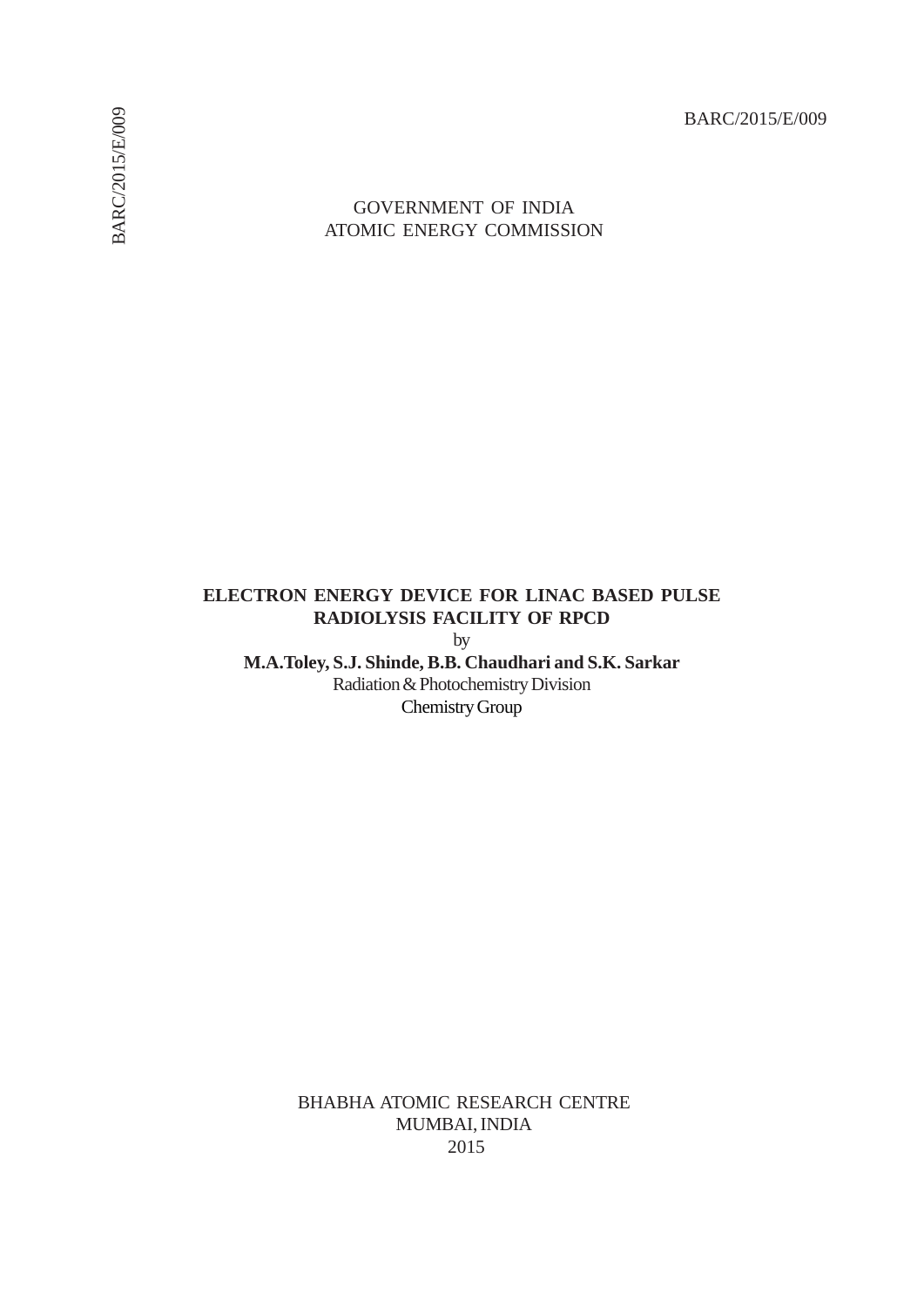## **BIBLIOGRAPHIC DESCRIPTION SHEET FOR TECHNICAL REPORT (as per IS : 9400 - 1980)**

| $0 \\ l$ | Security classification :    | Unclassified                                                                                     |
|----------|------------------------------|--------------------------------------------------------------------------------------------------|
| 02       | Distribution:                | External                                                                                         |
| 03       | Report status:               | <b>New</b>                                                                                       |
| 04       | Series:                      | <b>BARC</b> External                                                                             |
| $05\,$   | Report type :                | <b>Technical Report</b>                                                                          |
| 06       | Report No.:                  | BARC/2015/E/009                                                                                  |
| $07\,$   | Part No. or Volume No.:      |                                                                                                  |
| 08       | Contract No.:                |                                                                                                  |
| 10       | Title and subtitle :         | Electron energy device for LINAC based Pulse Radiolysis Facility of<br><b>RPCD</b>               |
| 11       | Collation:                   | 26 p., 11 figs., 1 tab., 1 ill                                                                   |
| 13       | Project No.:                 |                                                                                                  |
| 20       | Personal author( $s$ ) :     | M.A. Toley; S.J. Shinde; B.B. Chaudhari; S.K. Sarkar                                             |
| 21       | Affiliation of $author(s)$ : | Radiation and Photochemistry Division, Chemistry Group, Bhabha<br>Atomic Research Centre, Mumbai |
| 22       | Corporate author(s):         | Bhabha Atomic Research Centre,<br>Mumbai - 400 085                                               |
| 23       | Originating unit:            | Radiation and Photochemistry Division, Chemistry Group, Bhabha<br>Atomic Research Centre, Mumbai |
| 24       | $Sponsor(s)$ Name:           | Department of Atomic Energy                                                                      |
|          | Type:                        | Government                                                                                       |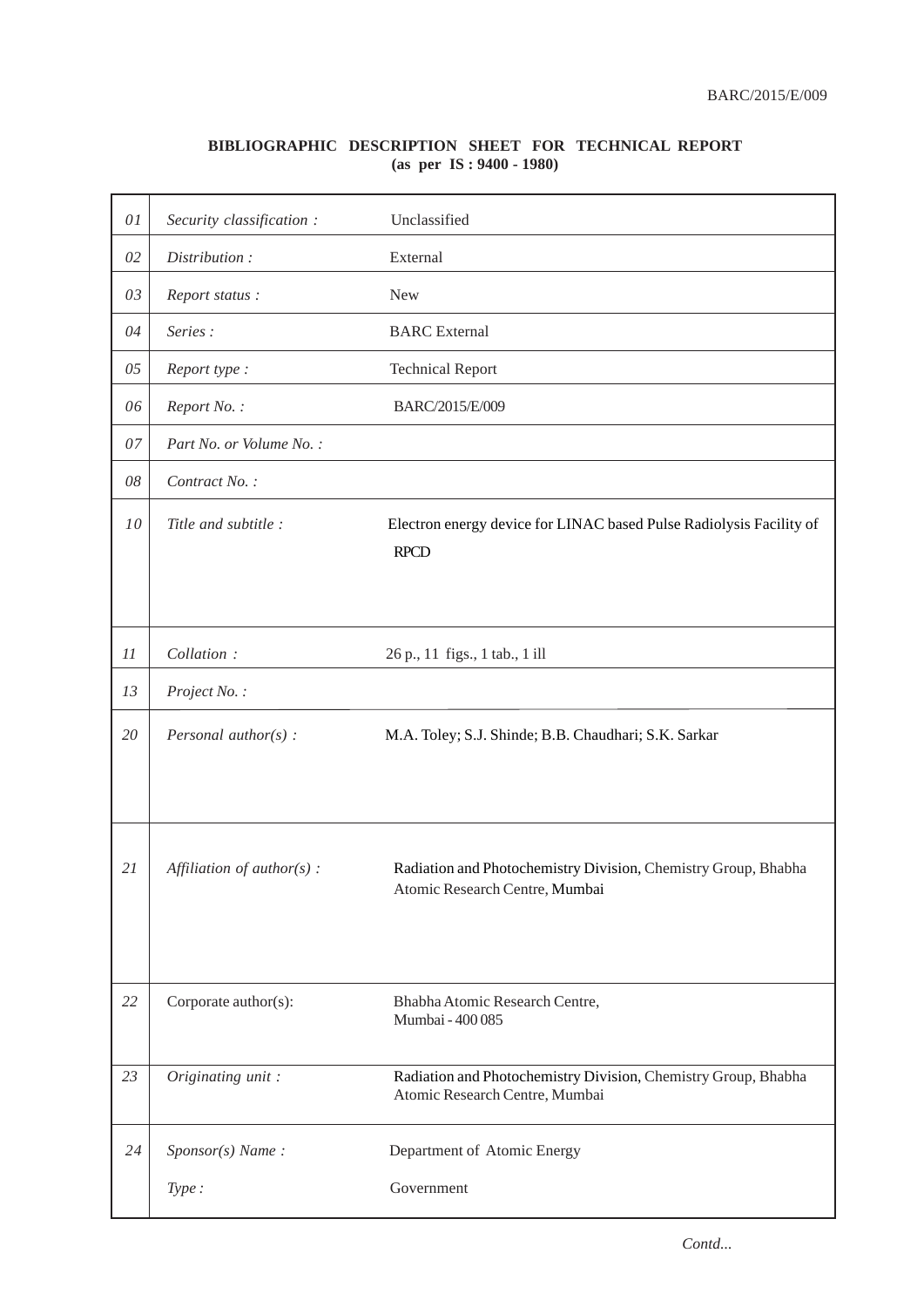#### BARC/2015/E/009

| 30 | Date of submission:                                                                                                                                                                                                                                                                                                                                                                                                                                                                                                                                                                                                                                                                                                                                                                                                                                                                                                                                                                                                                                                                                                                                                                                                                                                                      | Jun 2015                                                                                                                                                   |
|----|------------------------------------------------------------------------------------------------------------------------------------------------------------------------------------------------------------------------------------------------------------------------------------------------------------------------------------------------------------------------------------------------------------------------------------------------------------------------------------------------------------------------------------------------------------------------------------------------------------------------------------------------------------------------------------------------------------------------------------------------------------------------------------------------------------------------------------------------------------------------------------------------------------------------------------------------------------------------------------------------------------------------------------------------------------------------------------------------------------------------------------------------------------------------------------------------------------------------------------------------------------------------------------------|------------------------------------------------------------------------------------------------------------------------------------------------------------|
| 31 | Publication/Issue date:                                                                                                                                                                                                                                                                                                                                                                                                                                                                                                                                                                                                                                                                                                                                                                                                                                                                                                                                                                                                                                                                                                                                                                                                                                                                  | <b>July 2015</b>                                                                                                                                           |
| 40 | Publisher/Distributor:                                                                                                                                                                                                                                                                                                                                                                                                                                                                                                                                                                                                                                                                                                                                                                                                                                                                                                                                                                                                                                                                                                                                                                                                                                                                   | Head, Scientific Information Resource Division,<br>Bhabha Atomic Research Centre, Mumbai                                                                   |
| 42 | Form of distribution :                                                                                                                                                                                                                                                                                                                                                                                                                                                                                                                                                                                                                                                                                                                                                                                                                                                                                                                                                                                                                                                                                                                                                                                                                                                                   | Hard copy                                                                                                                                                  |
| 50 | Language of text :                                                                                                                                                                                                                                                                                                                                                                                                                                                                                                                                                                                                                                                                                                                                                                                                                                                                                                                                                                                                                                                                                                                                                                                                                                                                       | English                                                                                                                                                    |
| 51 | Language of summary:                                                                                                                                                                                                                                                                                                                                                                                                                                                                                                                                                                                                                                                                                                                                                                                                                                                                                                                                                                                                                                                                                                                                                                                                                                                                     | English, Hindi                                                                                                                                             |
| 52 | No. of references :                                                                                                                                                                                                                                                                                                                                                                                                                                                                                                                                                                                                                                                                                                                                                                                                                                                                                                                                                                                                                                                                                                                                                                                                                                                                      | 9 refs.                                                                                                                                                    |
| 53 | Gives data on :                                                                                                                                                                                                                                                                                                                                                                                                                                                                                                                                                                                                                                                                                                                                                                                                                                                                                                                                                                                                                                                                                                                                                                                                                                                                          |                                                                                                                                                            |
| 60 | Abstract: The pulse radiolysis facility is the experimental centerpiece of the radiation chemistry activities<br>of the Radiation & Photochemistry Division (RPCD) of Bhabha Atomic Research Centre. This facility was<br>created in 1986 which is based on a 7 MeV Linear Electron Accelerator (LINAC) procured from M/s<br>Radiation Dynamics Ltd., UK. The electron energy is one of the principal parameters that influence the<br>dose distribution within the sample irradiated with a beam of energetic electrons. An easy-to-use and<br>robust device has been developed that can reliably detect day-today small variations in the beam energy.<br>It consists of two identical aluminum plates except for their thickness, which are electrically insulated from<br>each other. The thickness of each plate is carefully selected depending on the electron beam energy. The<br>charge (or current) collected by each plate, under irradiation is measured. The ratio of the charge (or<br>current) signal from the front plate to the sum of the signals from the front and rear plates is very sensitive<br>to the beam energy. The high sensitivity and robustness make this device quite suitable for Electron<br>energy measurement for Pulse radiolysis Facility at RPCD |                                                                                                                                                            |
| 70 | <b>DEPTH DOSE DISTRIBUTIONS</b>                                                                                                                                                                                                                                                                                                                                                                                                                                                                                                                                                                                                                                                                                                                                                                                                                                                                                                                                                                                                                                                                                                                                                                                                                                                          | Keywords/Descriptors: RADIOLYSIS; PULSE ANALYZERS; ELECTRON BEAMS; LINEAR<br>ACCELERATORS; SPECIFICATIONS; BEAM CURRENT; MAGNETRONS; CHARGE DISTRIBUTIONS; |
| 71 | <b>INIS Subject Category:</b>                                                                                                                                                                                                                                                                                                                                                                                                                                                                                                                                                                                                                                                                                                                                                                                                                                                                                                                                                                                                                                                                                                                                                                                                                                                            | S43                                                                                                                                                        |
| 99 | Supplementary elements :                                                                                                                                                                                                                                                                                                                                                                                                                                                                                                                                                                                                                                                                                                                                                                                                                                                                                                                                                                                                                                                                                                                                                                                                                                                                 |                                                                                                                                                            |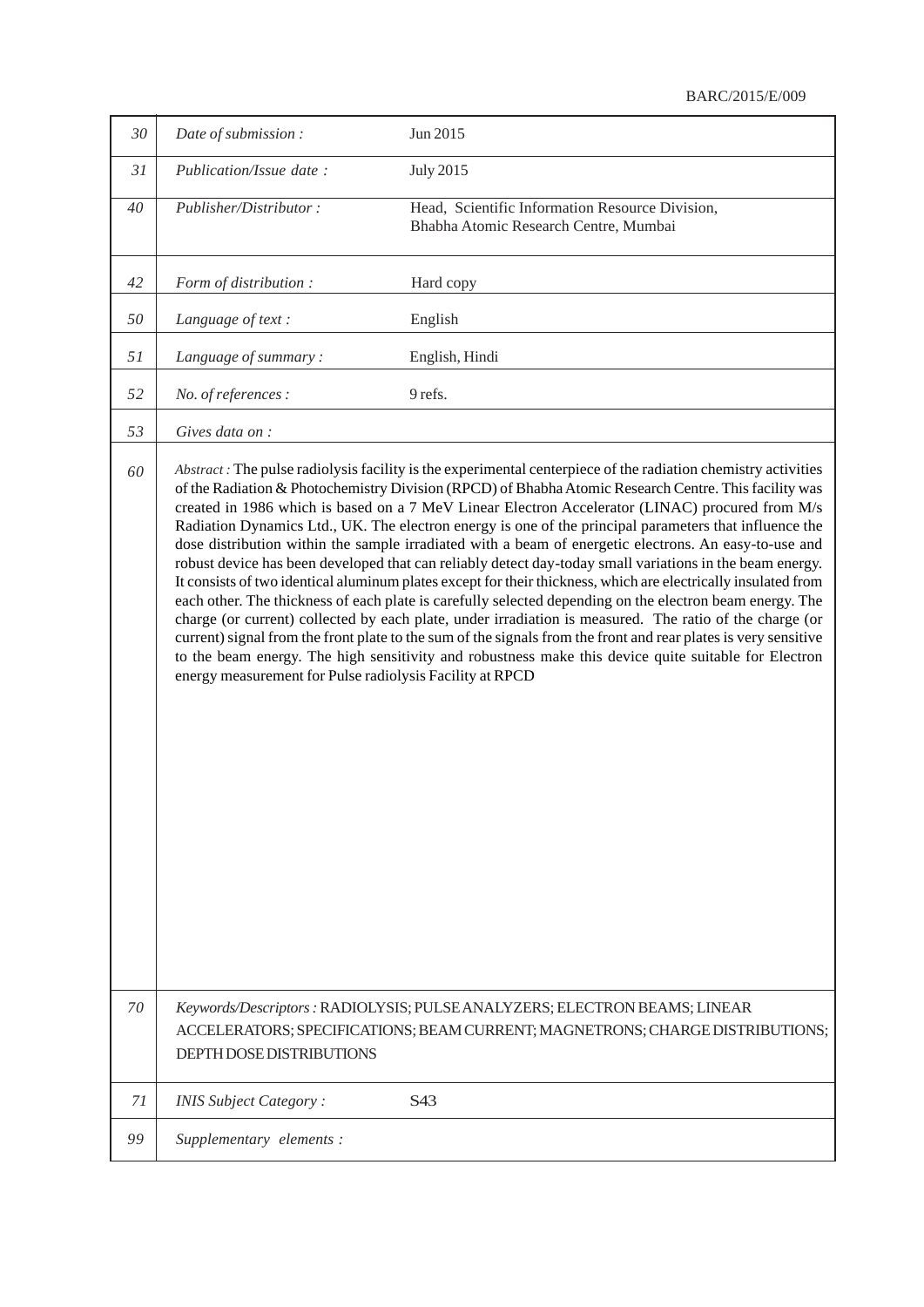भाभा परमाण् अनुसंधान केंद्र के विकिरण एवं प्रकाश रासायनिकी प्रभाग की स्पंद विकिरण अपघटन सुविधा, विकिरण रासायनिकी गतिविधियों की प्रयोगात्मक स्तर पर एक महत्**वपूर्ण सुविधा है । इस सुविधा का निर्माण वर्ष** 1986 में हुआ था जो 7 MeV रैखिए इलेक्ट्रॉन त्**वरक (LINAC) पर आधारित थी जिसका प्रापण मै**सर्स रेडिएशन डाइनामिक्**स** लिमिटेड, यू.के. से किया गया था ।

इलेक्ट्रॉन ऊर्जा, प्रमुख प्राचलों में से एक है जो ऊर्जावान इलेक्ट्रॉन बीम सहित किरणित नमूनों के बीच मात्रा के वितरण को प्रभावित करती है । प्रयोग में आसान तथा मज़बूत एक युक्ति का (डिवाइस का) विकास कर लिया गया है जो बीम ऊर्जा में प्रतिदिन होने वाले लघु परिवर्तनों को विश्वसनीय रूप में संसूचित कर सकती है । इसमें मोटाई को छोडकर दो समान एल्युमीनियम की प्लेटें होती हैं जो एक दूसरे के साथ इलेक्ट्रिकल रूप से रोधित होती हैं । इलेक्ट्रॉन बीम ऊर्जा के आधार पर प्रत्येक प्लेट की मोटाई का चयन बड़ी सावधानीपूर्वक किया जाता है । किरणन के अंतर्गत प्रत्**येक प्**लेट दवारा आवेश (अथवा धारा) का मापन किया जाता है । अग्रभाग प्लेट से अग्रभाग सिगनलों के योग तक और विरल प्लेटों के आवेश (अथवा धार) अनुपात बीम ऊर्जा में बह्त संवेदनशील होता है । उच्च संवेदनशीलता और मज़बूती ने इस युक्ति (डिवाइस) को आरपीसीडी स्थित स्पंद विकिरण अपघटन स्विधा हेत् इलेक्ट्रॉन ऊर्जा के मापन के लिए बहूत उपयुक्त बना दिया है ।

3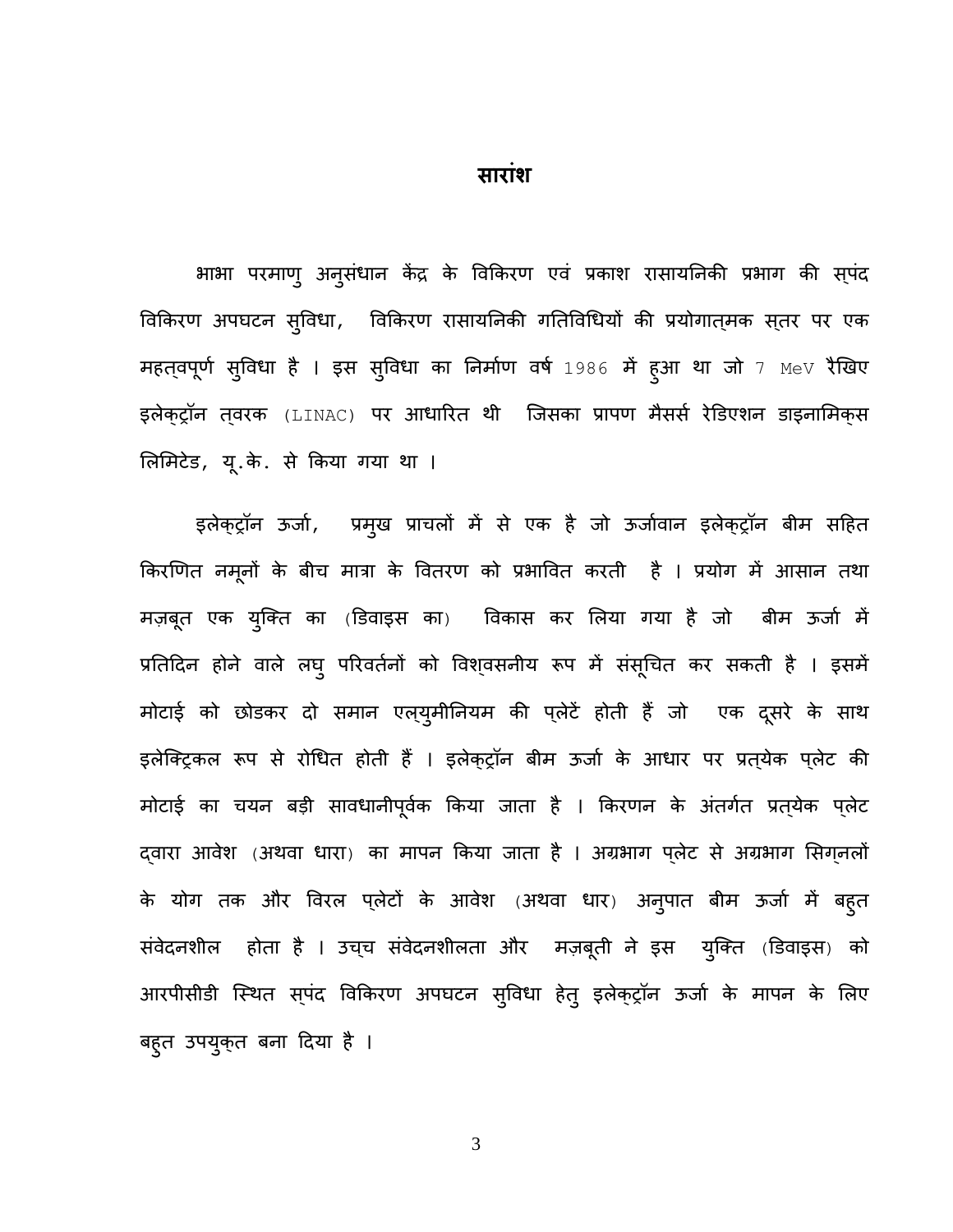#### **Electron Energy Device for LINAC based Pulse Radiolysis Facility of RPCD**

**M.A.Toley, S.J.Shinde, B.B.Chaudhari, S.K.Sarkar** Radiation & Photochemistry Division Chemistry Group

> Bhabha Atomic Research Centre sarkarsk@barc.gov.in

#### **Abstract**

The pulse radiolysis facility is the experimental centerpiece of the radiation chemistry activities of the Radiation & Photochemistry Division (RPCD) of Bhabha Atomic Research Centre. This facility was created in 1986 which is based on a 7 MeV Linear Electron Accelerator (LINAC) procured from M/s Radiation Dynamics Ltd., UK.

The electron energy is one of the principal parameters that influence the dose distribution within the sample irradiated with a beam of energetic electrons. An easy-touse and robust device has been developed that can reliably detect day-today small variations in the beam energy. It consists of two identical aluminum plates except for their thickness, which are electrically insulated from each other. The thickness of each plate is carefully selected depending on the electron beam energy. The charge (or current) collected by each plate, under irradiation is measured. The ratio of the charge (or current) signal from the front plate to the sum of the signals from the front and rear plates is very sensitive to the beam energy. The high sensitivity and robustness make this device quite suitable for Electron energy measurement for Pulse radiolysis Facility at RPCD.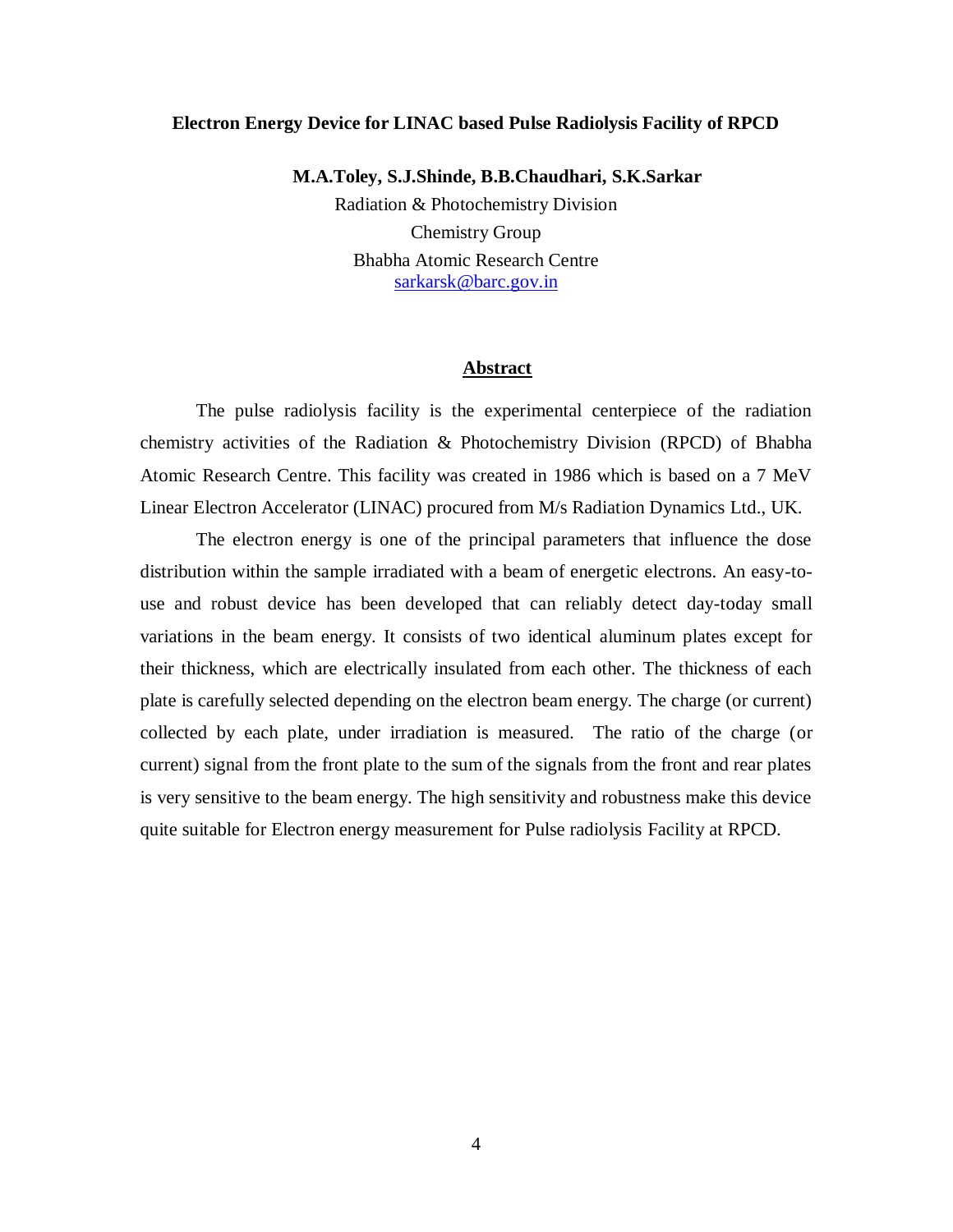#### **Electron Energy Device for LINAC based Pulse Radiolysis Facility of RPCD**

### **M.A.Toley, S.J.Shinde, B.B.Chaudhari, S.K.Sarkar**

Radiation & Photochemistry Division Chemistry Group Bhabha Atomic Research Centre sarkarsk@barc.gov.in

## **1.Introduction**

The LINAC is capable of delivering pulses of 7 MeV electrons ranging from 25- 500 ns and 2 µs [1]. The schematic of Electron Accelerator and its sub systems are shown in Fig1. The source of the electrons is an electron gun, which consists of a tungsten filament heated by a filament transformer. This filament heats up indirectly a cathode (tungsten) pellet, and a 6 kV DC voltage is applied between the cathode and filament to back bombard electrons on the cathode. Electrons emitted from the tungsten cathode traverse through a hole in the anode disc. The electron beam is accelerated by an axial electric field associated with RF electromagnetic wave, traveling down a circular waveguide. RF power is generated using a S-Band magnetron, which generates a peak power of 2 MW at 3 GHz frequency for a pulse duration of 2.6 µs. These electrons get accelerated from injection energy of 43 KeV to a final energy of 7 MeV as it travels along the wave guide. The electron beam emerges out through a 0.001 inch thick titanium window at the end of the wave-guide.

Beam deflection plates are used to 'time slice' the 2µs pulse to generate short period pulses (25ns – 500 ns). In the short pulse mode of operation, the electrons emerging from the cathode of the gun are normally kept away from entering the accelerating wave guide structure by a positive potential (10 kV) applied to one of the deflector plates. This enables the electrons to enter the accelerating structure for the short period determined by the duration of the beam modulator pulse. Table 1 gives the important parameters of the electron accelerator: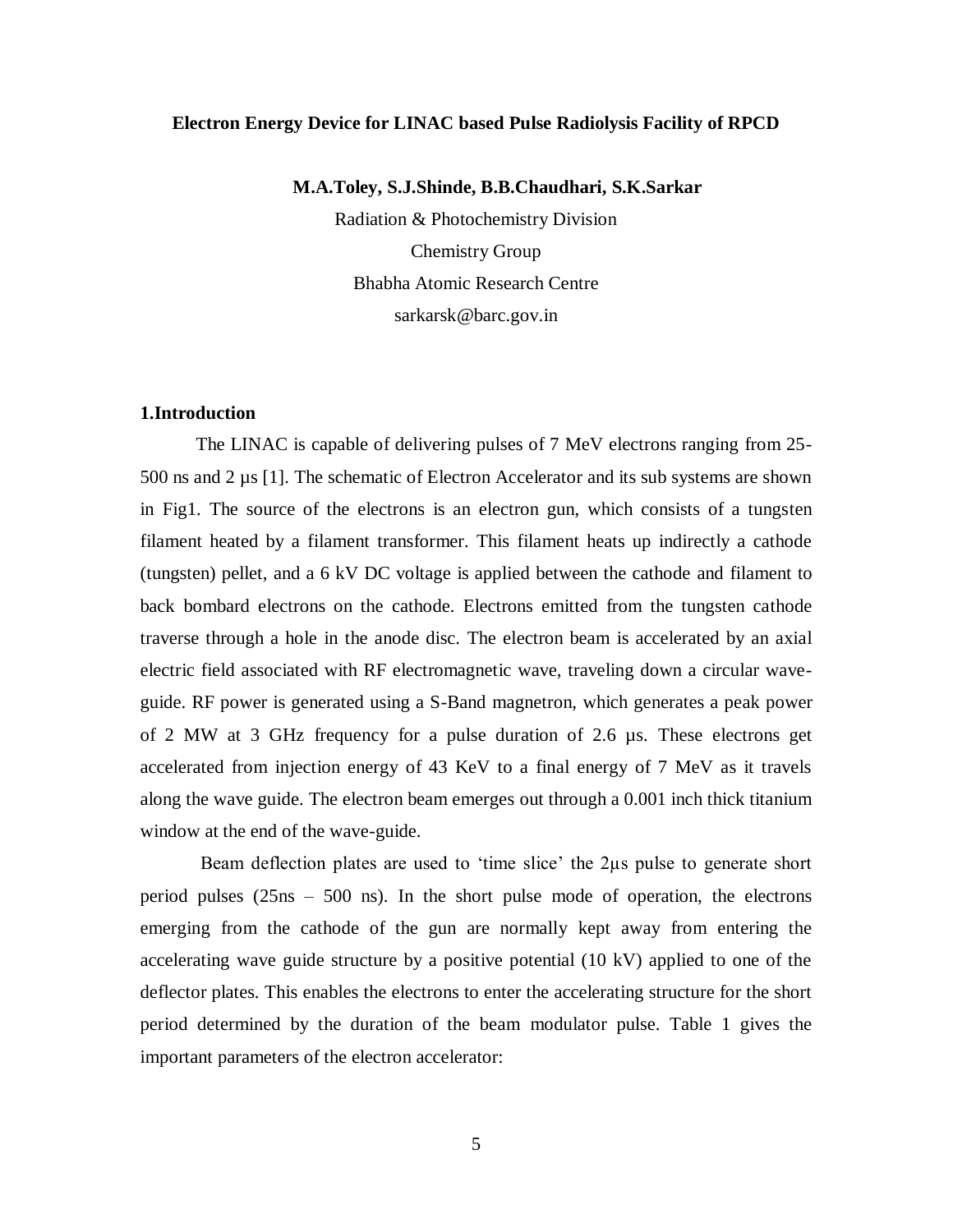|                  | Output                 | <b>Electron Beam</b>                    |
|------------------|------------------------|-----------------------------------------|
| 1.               |                        |                                         |
|                  |                        |                                         |
| 2.               | <b>Electron Energy</b> | 7 MeV                                   |
| 3.               | <b>Energy Spread</b>   | $\pm$ 0.4 MeV                           |
| $\overline{4}$ . | Pulse Width            | 25, 50, 500, 2000 nsec                  |
| 5.               | Peak current           | 900, 400, 90, 70 mA                     |
| 6.               | Pulse Rep. Rate        | 12.5 to 500 pps in steps of 12.5 pps    |
| 7.               | <b>Beam Diameter</b>   | 3mm at exit window                      |
| 8.               | Beam divergence        | 1.5 mrad $(1/2$ angle in vacuum)        |
| 9.               | Focus coil current     | Buncher focus: 228 A, Main focus: 208 A |
| 10.              | Magnetron              | RF Freq: 3 GHz, RF power: 2MW (Peak)    |
| 11.              | Vacuum                 | $10^{-7}$ - $10^{-8}$ Torr              |

**Table 1: Specifications of the Linear Electron Accelerator**

The RPCD LINAC is primarily intended for producing electrons which emerge on the same axis as the waveguide. Any changes in beam energy for whatever reason result in only minor differences in beam deviation away from the central axis: a 5 MeV beam will emerge just at a 7 MeV beam and without an actual energy measurement or specific detection system we can no longer simply assume that the machine itself will regulate the energy. The energy is determined by the tuning of the magnetron (at resonance the accelerating fields are maximal), by the total charge stores in the waveguide loading by the beam charge. In this report we discuss a method for energy determination and the response of energy to various machine settings are explored. We have also undertaken energy determination using radiochromic EBT films separately to corroborate our data which is presented as Appendix at the end.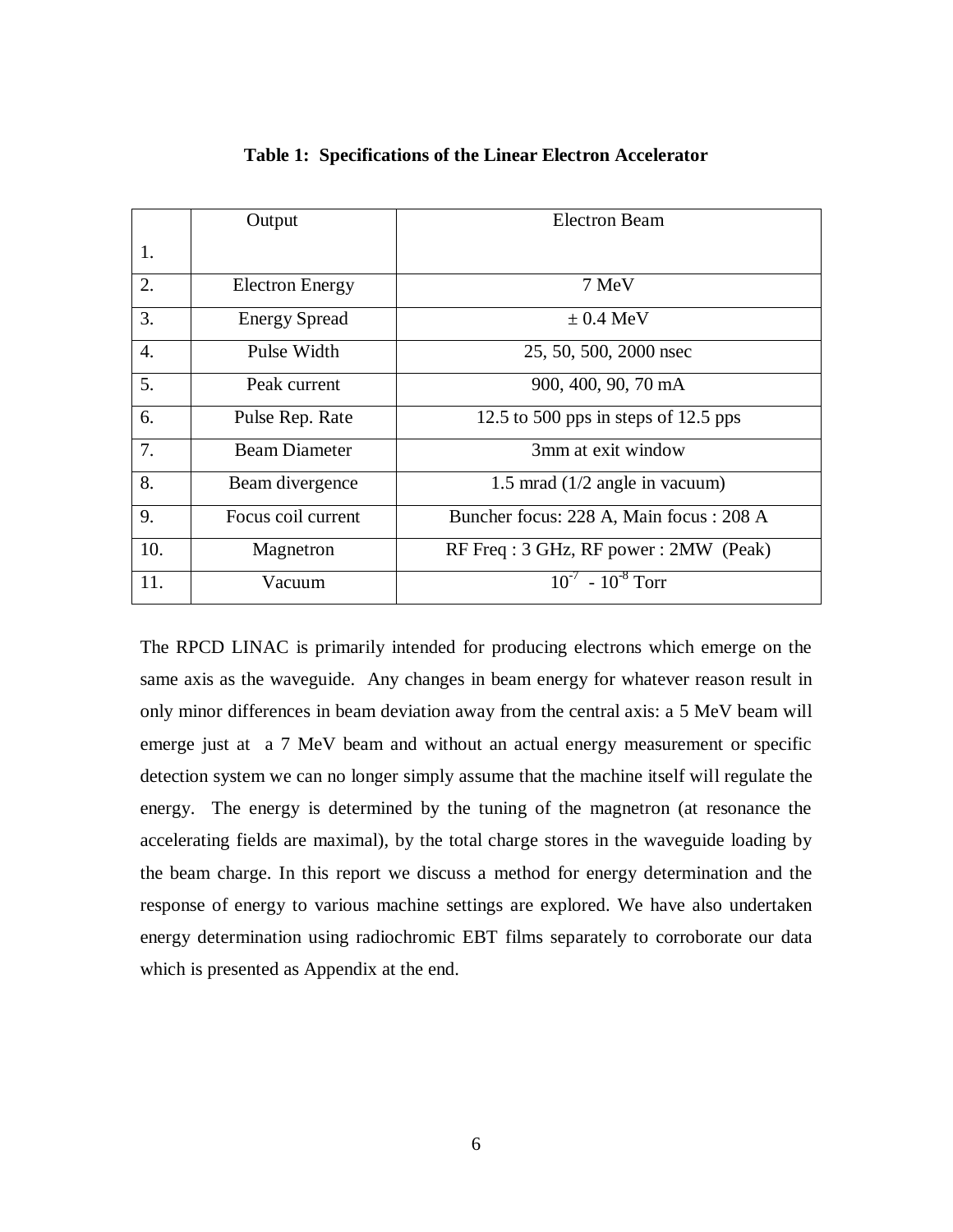#### **2. Methodology**

There are various methods to accomplish this.

#### (i) Electron activation method:

This method exploits a nuclear reaction that has threshold energy near the energy of interest : for example, <sup>65</sup>Cu + e  $\rightarrow$  <sup>64</sup>Cu + n. The threshold energy for this reaction is 9.91 MeV. Thus, electrons with energy above this value can be detected through this reaction. The product nucleus  $^{64}$ Cu is radioactive with half-life of 12.7 h. The procedure is quite elaborate, thus is used sparingly.

#### (ii) Depth–dose distribution:

This method exploits the relationship of depth–dose variation with electron-beam energy [2]. The dose variation with depth is generally determined by using either a stackgeometry or a wedge-pair made of a conducting material. This method is generally used during operational qualification of facility.

#### (iii) Charge-deposition distribution:

This technique exploits the dependence of charge deposition with depth on the electron-beam energy. This method is the subject of the present work.

There are only a few studies reported in the literature [3 - 8] for beam energy measurement by using this technique. There are various theoretical computations to calculate the charge deposition distribution with depth for various materials [9] but not much experimental work has been done in this field so far. In this report we have used this method of depth-charge distribution to monitor changes in the beam energy. The primary advantage is that the measurements can be done almost 'on-line'.

#### **2.1 Energy device and Beam energy determination**

Aluminum was chosen as the material for the energy device because of its ruggedness, ease of manufacture, low backscattering coefficient [4] and high threshold energy for  $(\gamma; n)$  reaction  $(E_{th} = 13.1 \text{ MeV})$  [5].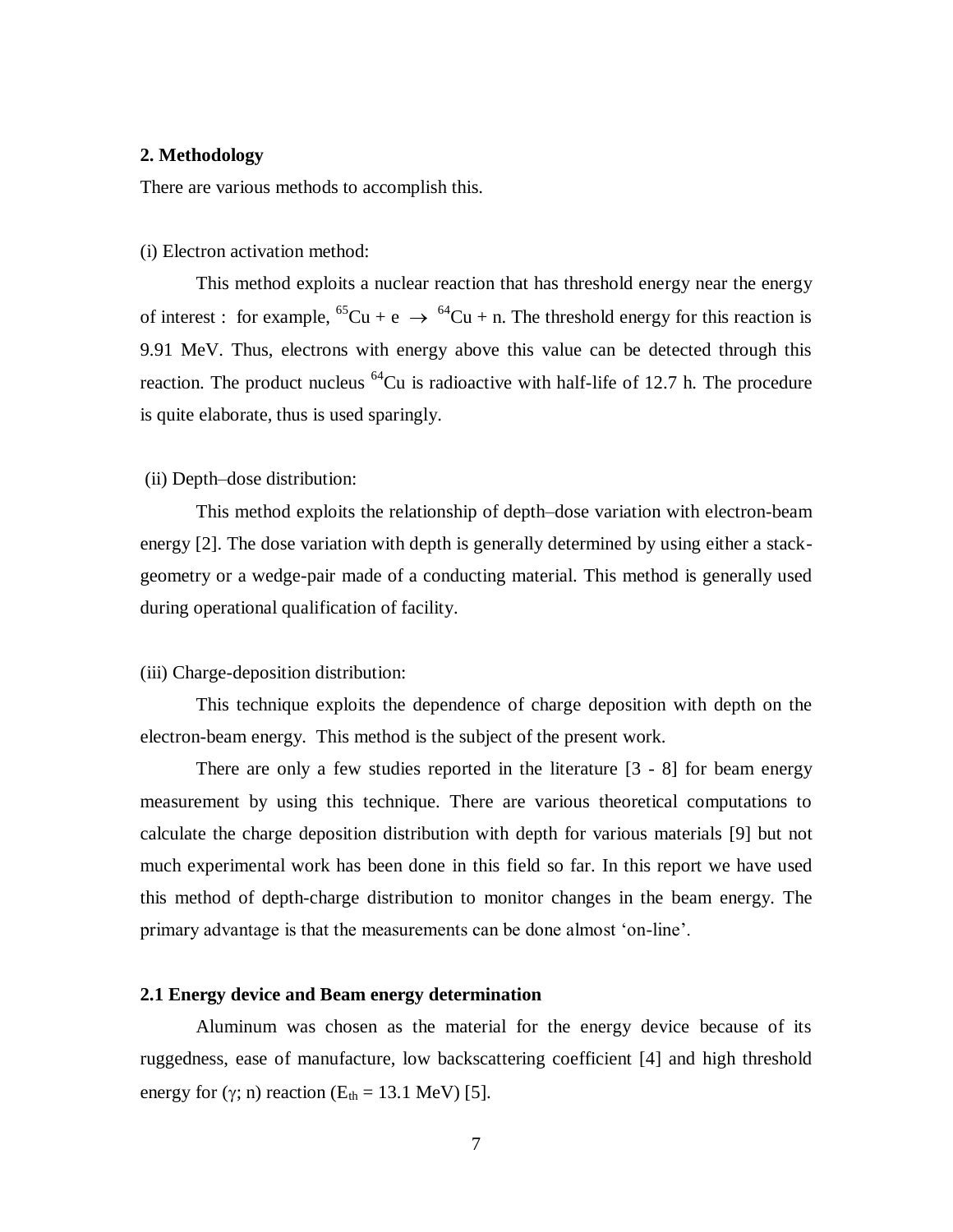To optimize the design of the energy device, it is necessary to determine the charge-deposition distribution with depth. This can be done by using several aluminum disks of 0.5 mm thick and 100 mm diameter; the thickness of the collecting plate can be increased by adding one such disc at a time after each charge measurement. Care may be taken while adding each additional disk to ensure that the central axis of the resulting plate (the stack of disks) always coincided with the beam axis. Fig 2 shows the differential charge-deposition distributions in aluminum with electron beam facility at ISOF-CNR Institute, Italy (experimental), and for 5 and 10 MeV mono-energetic beams (calculated) [9] taken from works of Mehta et al [7]. The y-axis in this figure represents electrons collected by a unit thickness of aluminum plate per unit incident electron.

Based on the results of the charge-deposition distribution, the energy device was constructed. The detail of the device is given in Fig. 3A and 3B. It consists of four aluminum plates having various thickness assembled with three 10 mm thick perspex glass insulating spacers. The front and the rear plates are for holding the two measuring plates placed in the middle with four M6 screws running along the length. The thickness of the front measuring plate, 12 mm in our case, was determined by the position of the peak in the differential charge-distribution curve in the material of construction (see Fig. 2). The rear plate has a thickness of 25 mm which is sufficient to stop all the electrons at the maximum operating beam energy. The two plates are connected by two long coaxial cables to digital storage oscilloscope (Tektronix Model: TDS 2024), placed outside the cave room. The rear plate is grounded for measurements.

When the beam strikes the energy device, the currents were measured from the two plates simultaneously. Energy ratio was then calculated as follows:

Energy ratio  $=$  (Current from the front plate) / (Sum of the currents from the two plates).

To use the energy device as a monitoring tool for the electron beam energy, it is necessary to establish a relation between the output of the energy device (energy ratio) and the electron beam energy. The data in Fig. 4 show that there is a good linear correlation between these two parameters, suggesting that this relationship can be exploited for quickly assessing any variation in the beam energy. All measurements were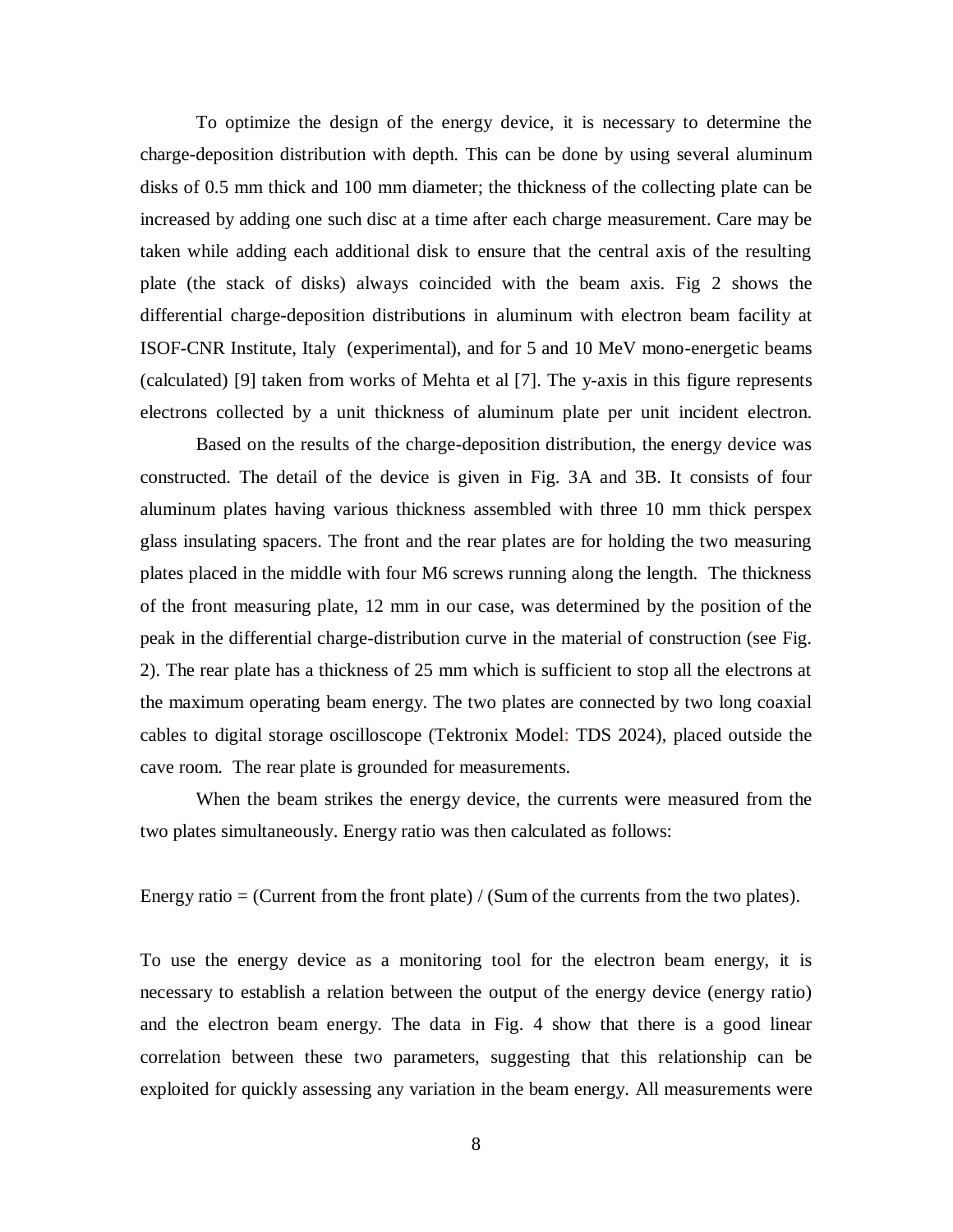carried out at the Institute of Isotopes (II), Hungary using the 4 - 6 MeV TESLA LPR-4 type linear electron accelerator (II accelerator) while higher electron energy of 7 - 10 MeV was obtained from the Vickers-type accelerator at ISOF-CNR Institute, Italy (ISOF accelerator). The correlation in the range of  $4 - 10$  Mev shows 95% prediction limits, which represents about  $\pm 0.5$  MeV.

#### **3. Results and Discussion**

Three sets of parametric investigations were carried out with (i) magnetron tuning at a set gun current (ii) gun current at a set magnetron condition and (iii) pulse width at a given gun and magnetron setting.

### **3.1 Magnetron tuning**

LINAC was operated in single shot mode for 2 μs pulses at 50 pps with a conservative gun current as the magnetron frequency was changed in regular steps. The beam energy was measured using the method described above and results are plotted in Figure 5.

The plot illustrates how, as the magnetron frequency is increased from a low value, the energy transferred to the electrons from the RF energy in the waveguide increases until it reaches an optimum and then reduces again. At this particular gun current the electrons can reach in excess of 7 MeV.

#### **3.2 Gun current**

Having established the effect magnetron frequency has on electron beam energy, the effect of gun current was investigated. Due to beam loading it is expected that an increase in gun filament current would result in a reduction of the electron beam energy. For these experiments 2 μs pulses were chosen, and complete measurements were taken at the magnetron close to its maximum energy position.

Since our LINAC works on indirectly heated cathode, the various current parameters like filament, bombardment and peak currents are related to each other. Before proceeding to measure the energy variation with gun current, we took the task of getting the interdependence of these current parameters. While the filament current has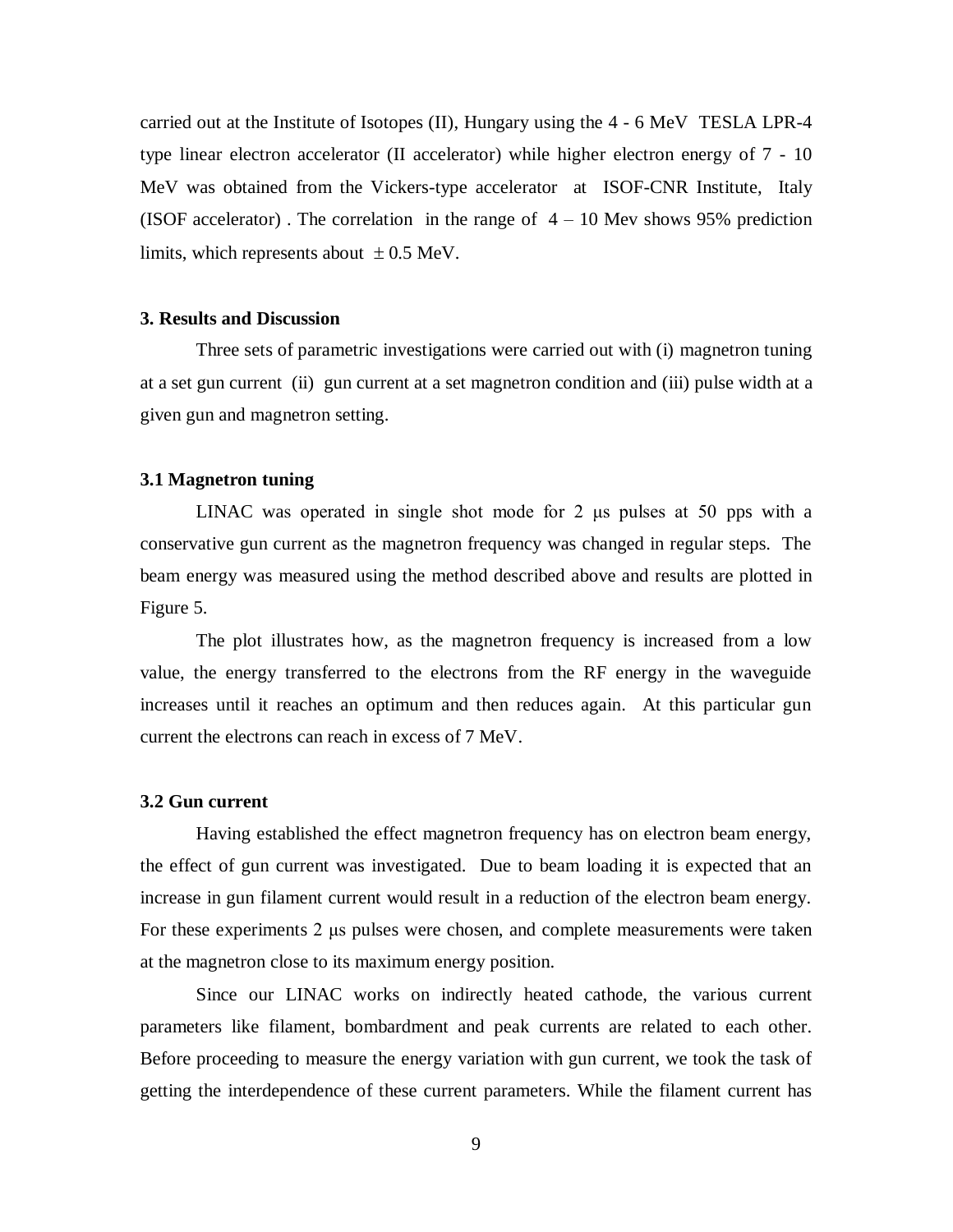linear relationship, the peak current rises sharply with bombardment current ( Fig 6,7). Changing the bombardment HT voltage from 4.5 to 5.5 kV, a family of curves are obtained. The chemical dosimeter based on KSCN solution yield the obtainable doses in Gray (Gy) with various filament, bombardment and peak currents shown in Fig  $8 \& 9$ .

After characterizing various currents, the energy measurement exercise now carried out with various gun filament currents which are shown in Fig 10. As can be seen from the plot in Figure 10, the effect of increasing the beam current by increasing gun filament current increases the average energy. At filament current as 14.25 A, the energy reaches to its peak value. Further increase in filament current does not show any increase in energy instead the electron energy starts decreasing. To get the maximum electron dose, we have to increase filament current as well as energy, and this can be achieved by reducing the pulse width.

### **3.3 Pulse width**

Finally the relationship between pulse width, which can be controlled on our LINAC, and electron beam energy was explored. This is shown in Figure 11. Very short pulse widths are associated with higher average energies. This indicates beam loading effect but with the timescale of a single pulse, suggesting that the accelerator waveguide is operating in the stored charge mode. In other words it seems that within the first 100 ns of a pulse there is good energy transfer from the waveguide RF to the electrons but at later times this effect becomes less significant.

### **4. Conclusion**

Sometimes the actual energy of an electron beam is unimportant compared to the more relevant measure of interest: the dose delivered. However, if large energy variations occur then the range of the electrons is affected and thus the shape of the depth dose curve. This will have some impact on irradiations, when regions of the sample receive significantly different doses compared to other regions, or different to that expected because of the modified dose distribution.

It is therefore necessary to know the electron beam energy for a given linac state and the requirement is for each combination to be measured. It is probably best to keep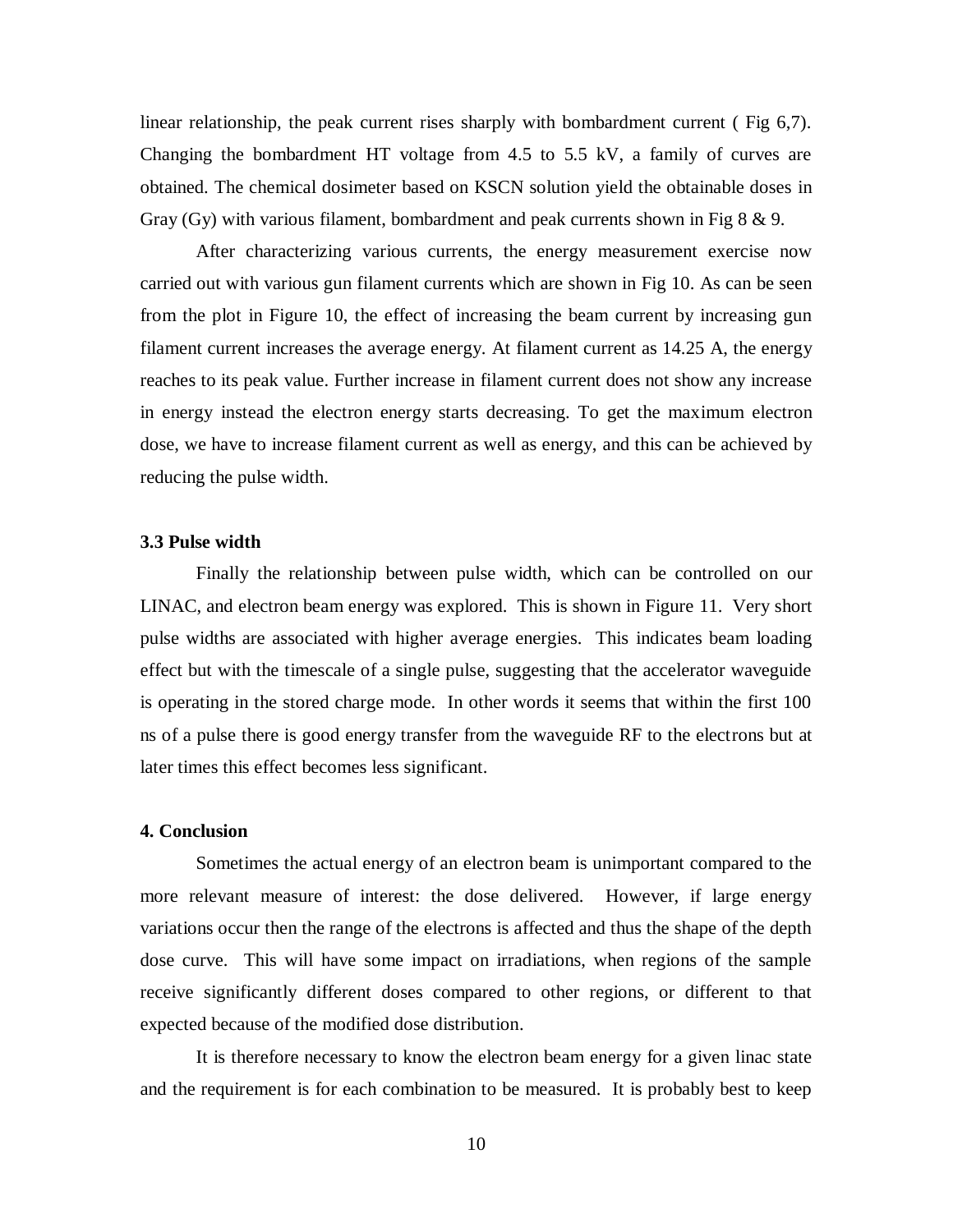the magnetron tuning fixed and to explore the gun current/pulse width/dose/energy space. Given these data the procedure would be to specify a dose and an energy tolerance and look up the gun current/pulse width combinations which are available

The data collected for the present work clearly shows that such an energy device can also be used for lower energy electrons. The advantages of this device include: (i) rugged construction (ii) easy on-line use, and (iii) precision suitable for radiation processing applications.

## *Acknowledgements*

*This work was done for the first time in this facility after commissioning to gain insight about the LINAC performance as a part of our O/M programme. We acknowledge the constant encouragement and support of Dr. D. K. Palit, Head, RPCD and technical support of APPD, EBC and RP&AD, BARC.*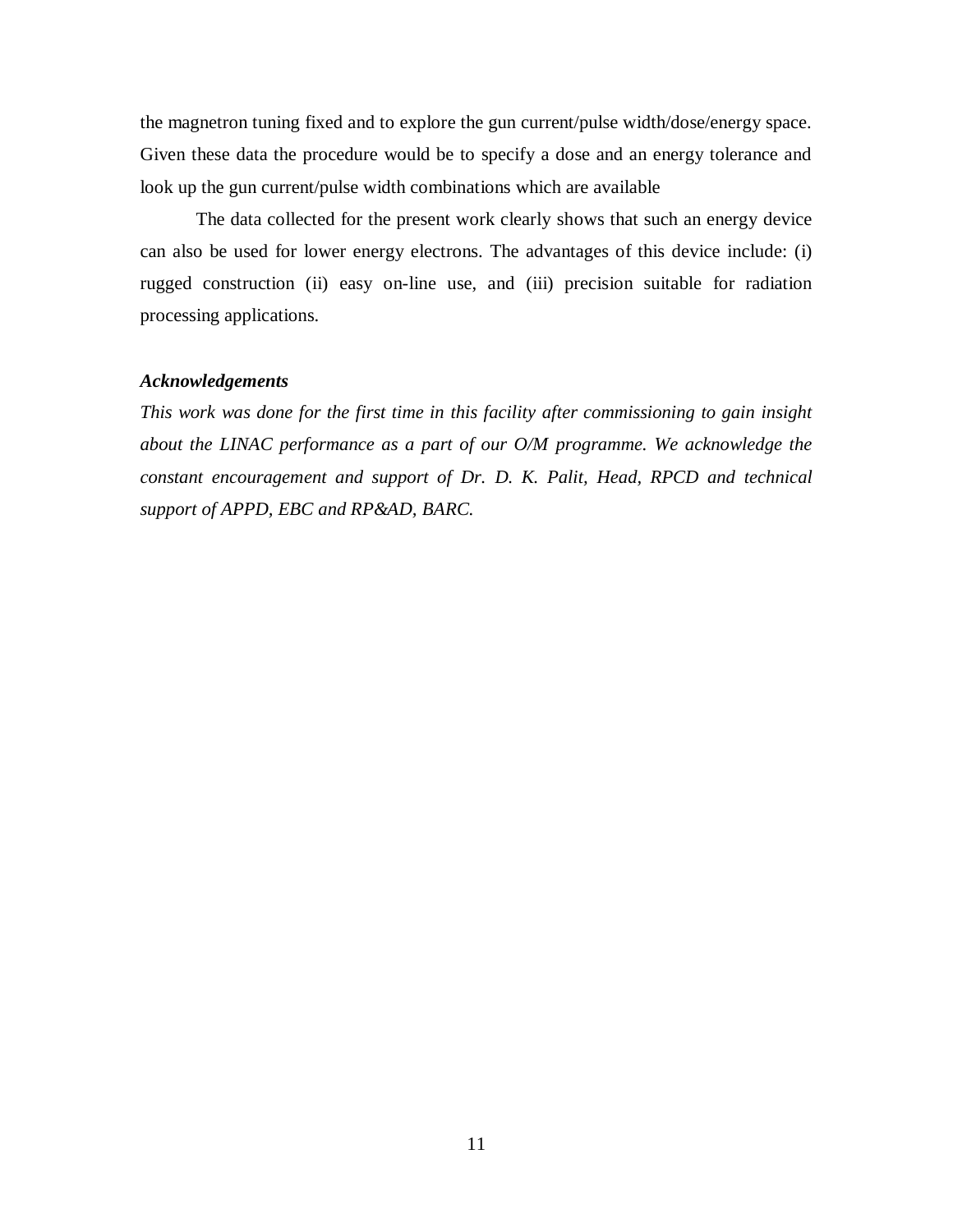### **References :**

[1] 7 MeV electron LINAC facility documents, RPCD, 2011

PASC Meeting No: RSSD/BSS/IAA/PASC/2011/203

[2] (a) ICRU Report No. 35, Radiation dosimetry: electron beams with energy between 1 and 50 MeV, International Commission on Radiation Units and Measurements, Bethesda, MD, USA, 1984.

 (b) ISO/ASTM 51649, Standard practice for dosimetry in an electron beam facility for radiation processing at energies between 300 keV and 25 MeV,

Annual Book of ASTM Standards 12.02, Philadelphia, PA, USA, 2004, pp. 1058–1077 [3] Johnsen S.W.

Using ion chambers with wedge-shaped absorbers for electron energy measurements Med. Phys. 37(2), 257–258 (1986)

[4] Geske G.,

An energy monitor for electron accelerators.

Strahlenther. Onkol. 166, 610–616 (1990)

[5] Mehta K., Barnard J., Stanley W., Unger A.

Experience with e-beam process dosimetry at the Whiteshell Irradiator

Proceedings of the International Symposium on High Dose Dosimetry for Radiation

Processing. International Atomic Energy Agency, Vienna, Austria,

5–9 November 1990, pp. 451–458.

[6] Mehta K., Fuochi P.G., Kovacs A., Lavalle M., Hargittai P.

Dose distribution in electron-irradiated PMMA: effect of dose and geometry.

Radiation Phys. Chem. 55, 773–779 ( 1999)

[7] Fuochi P.G., Lavalle M., Martelli A., Corda U., Kovacs A., Hargittai P., Mehta K. Electron energy device for process control

Radiation Physics and Chemistry 67, 593–598 (2003)

[8] Fuochi P.G., Lavalle M., Martelli A., Corda U., Kovacs A., Hargittai P., Mehta K.

Energy device for monitoring 4–10MeV industrial electron accelerators

Nuclear Instruments and Methods in Physics Research A 546, 385–390 (2005)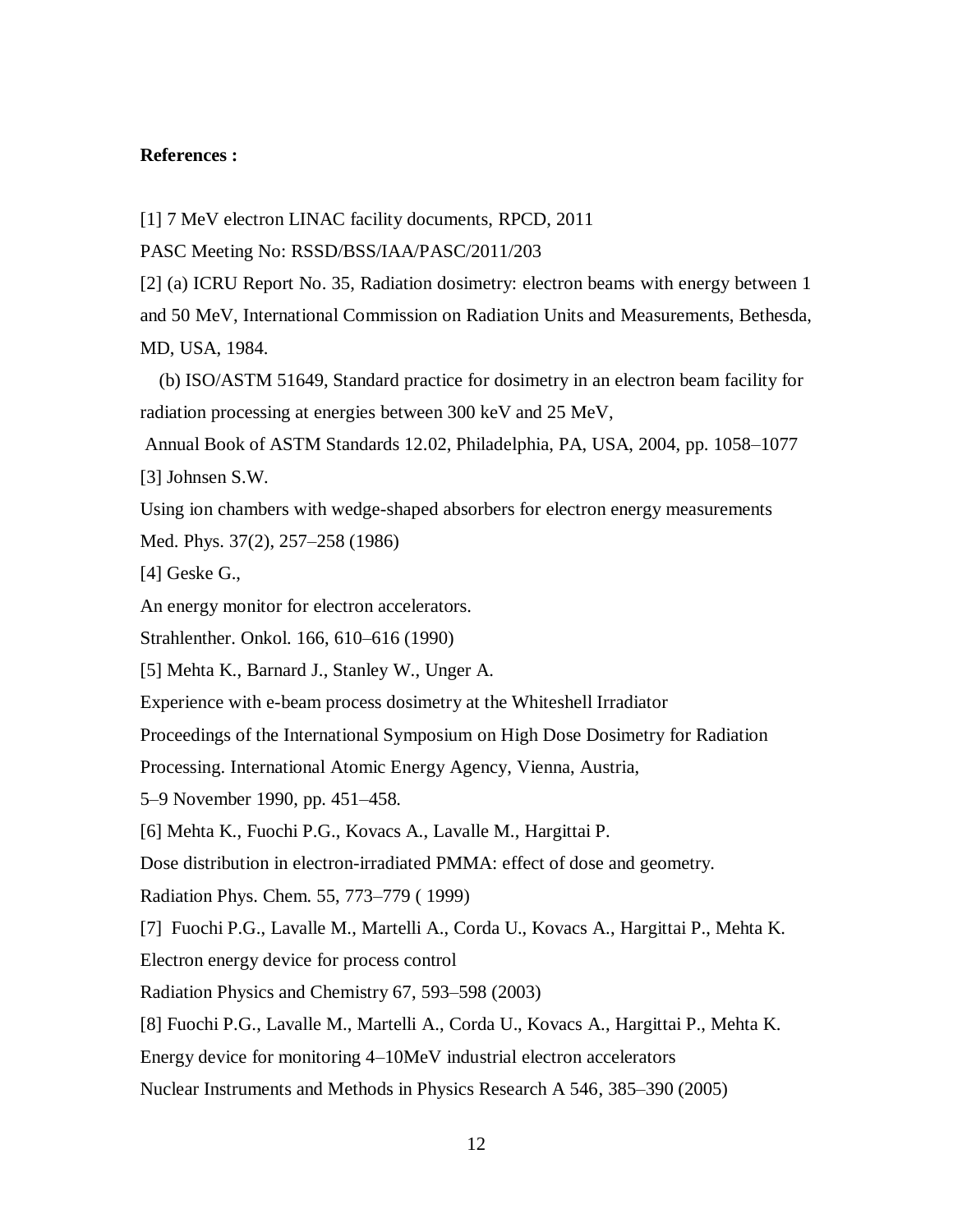[9] Andreo. P, Ito. R, Tabata. T. 1992.

Tables of charge- and energy-deposition distributions in elemental materials irradiated by plane-parallel electron beams with energies between 0.1 and 100 MeV,

Report ISSN 0917-8015, Research Institute of Advanced Science and Technology,

University of Osaka Pref., Japan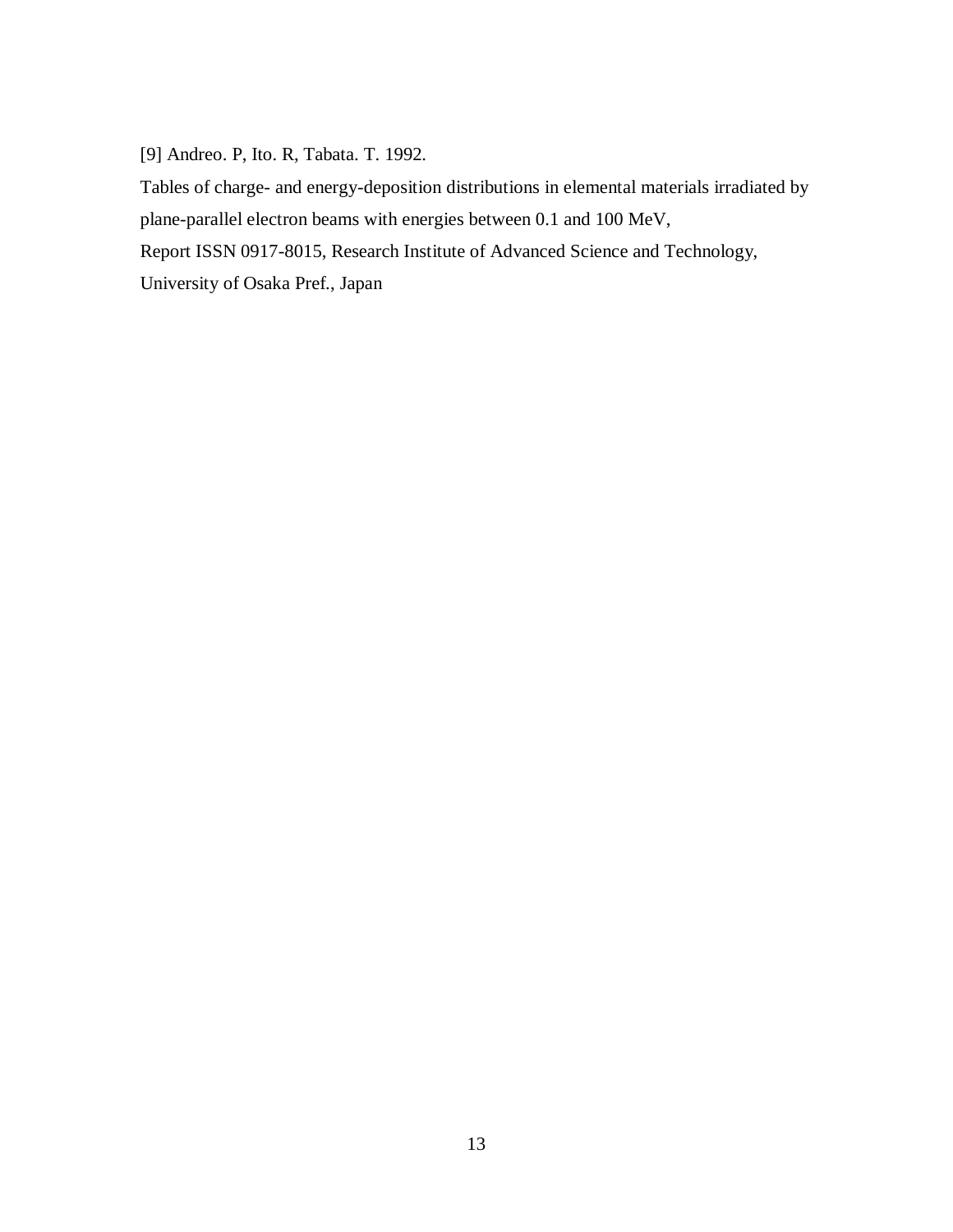

 **Fig 1 : Electron accelerator and sub systems in pulse radiolysis facility**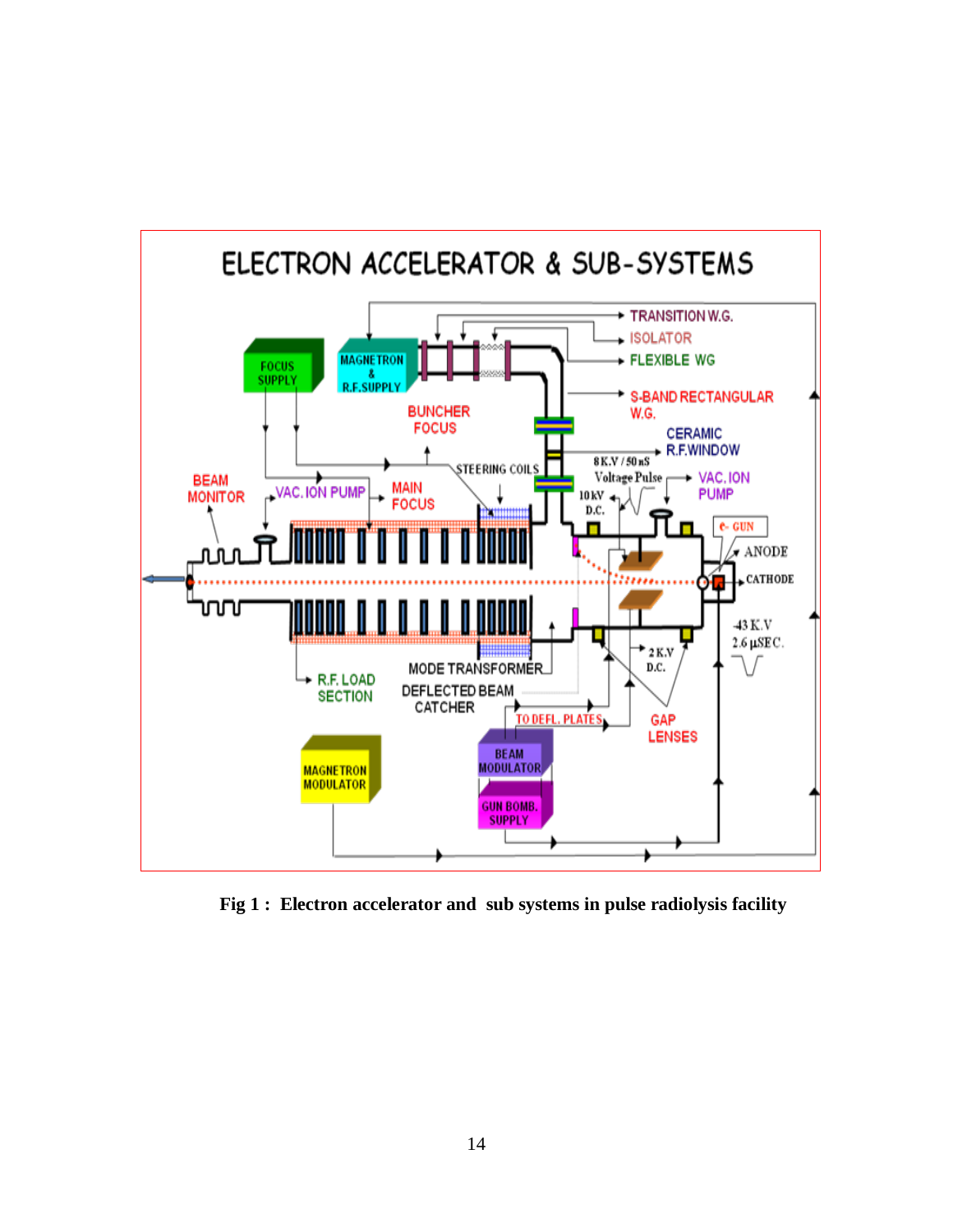

**Fig 2 : Differential charge-deposition distributions in aluminum for ISOF beam (experimental), and for 5 and 10MeV mono-energetic beams (calculated). [ ref text at section 2 ]**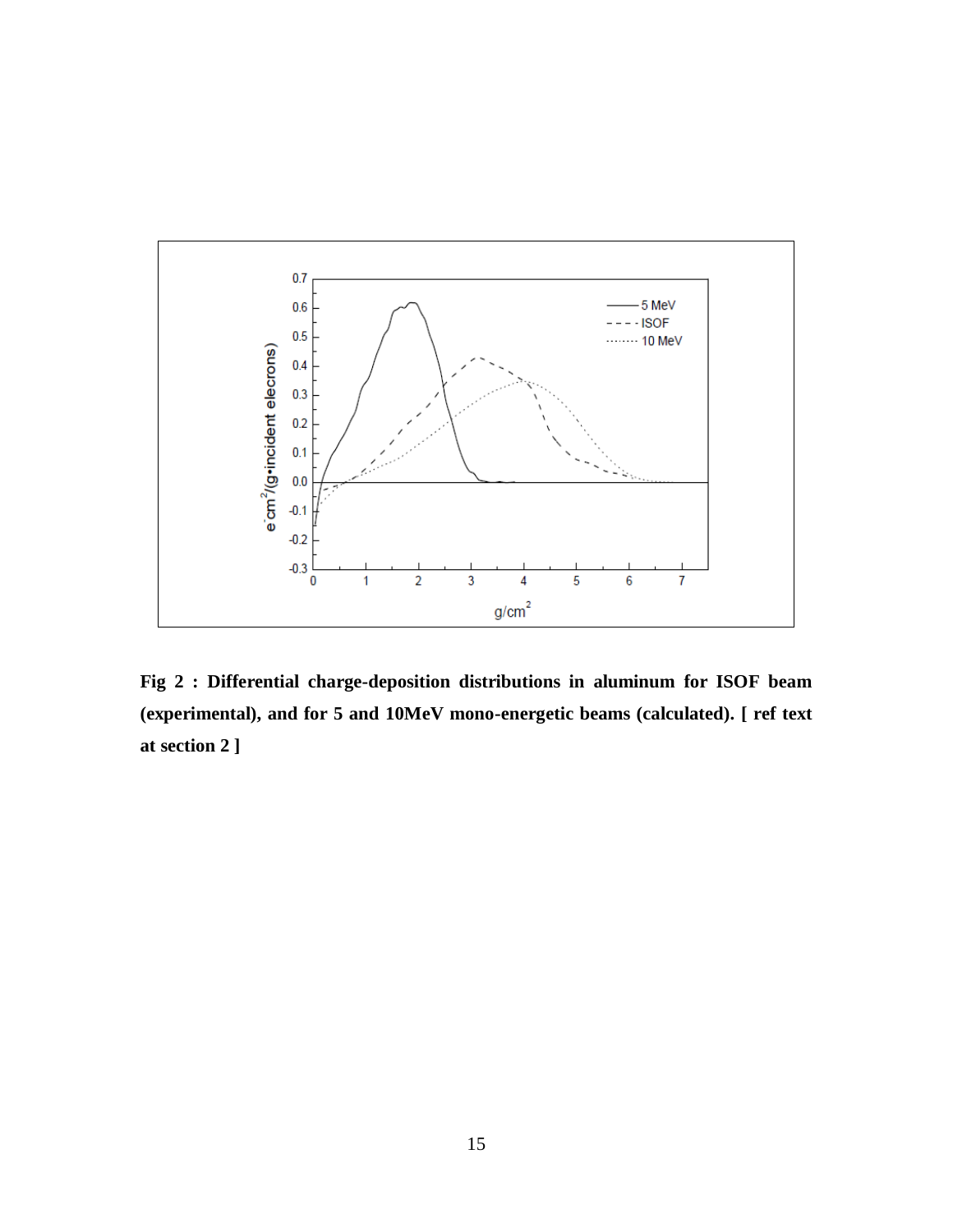**Fig 3A: Camera pictures of the energy device in parts and as a whole assembly**





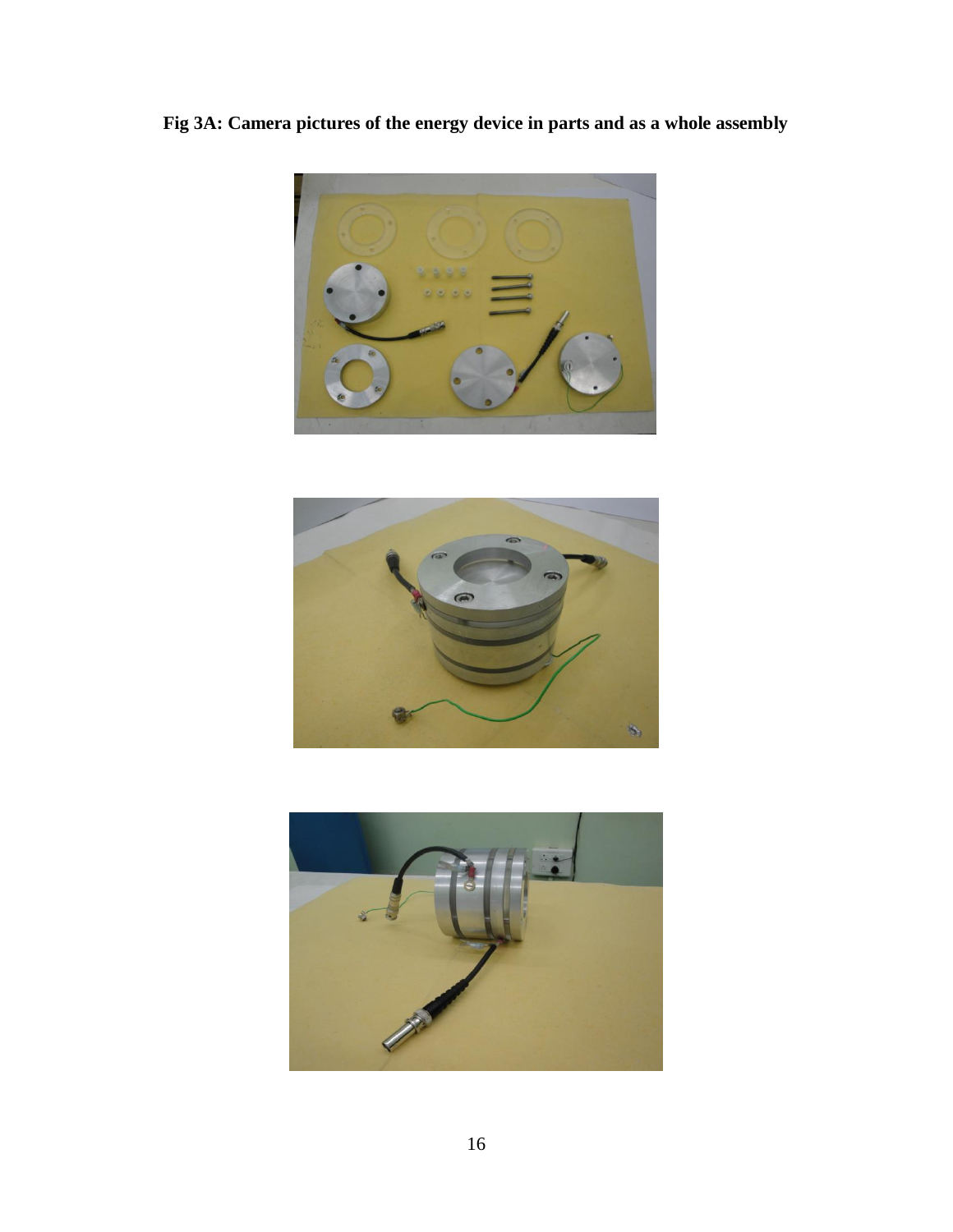

**Fig 3B: Cross Sectional view of the energy measurement device**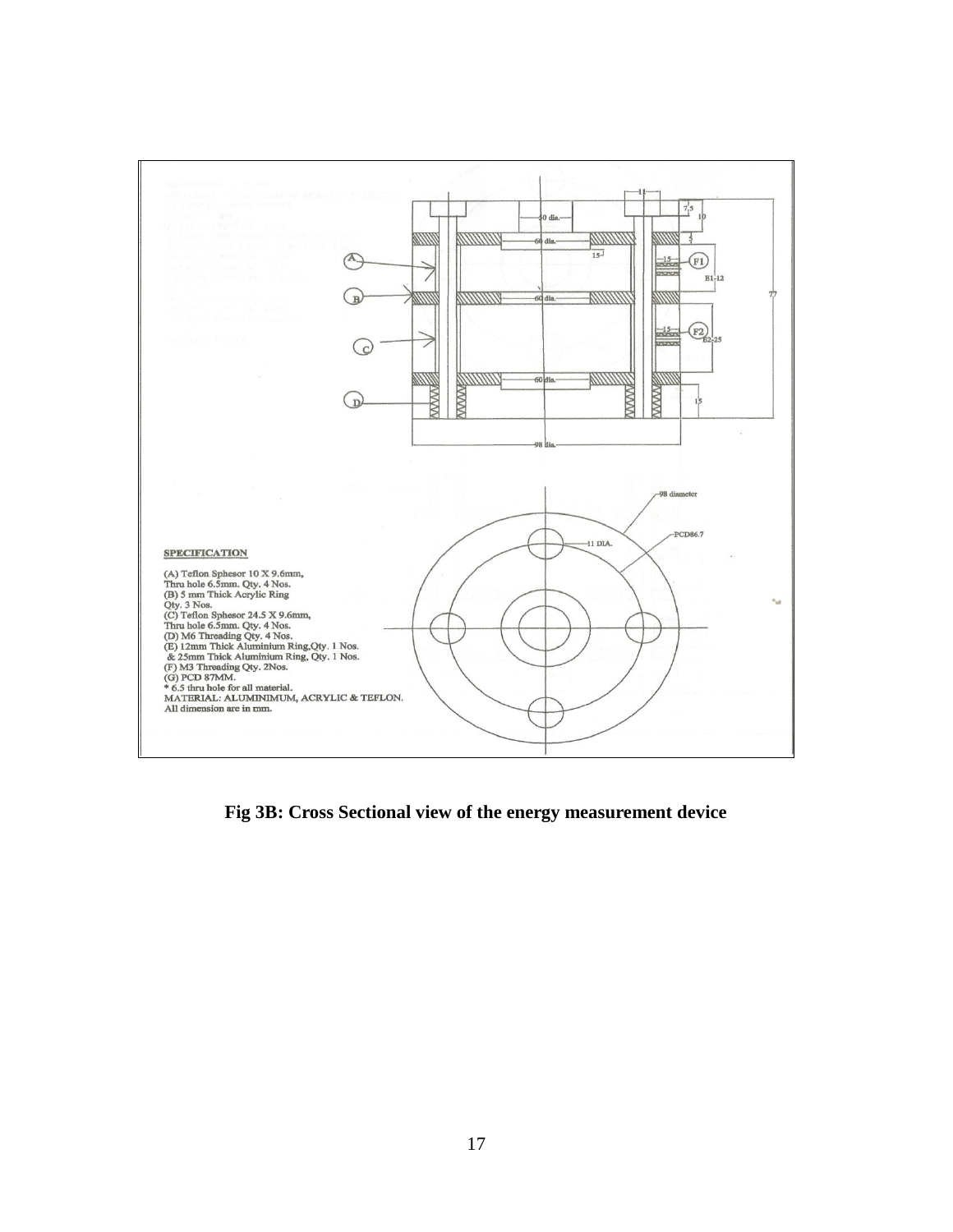

**Fig 4: Correlation between the measured values of the energy ratio and the most probable beam energy [ ref text at section 2 ]** 



 **Fig 5: Electron Energy Vs Magnetron tuning position**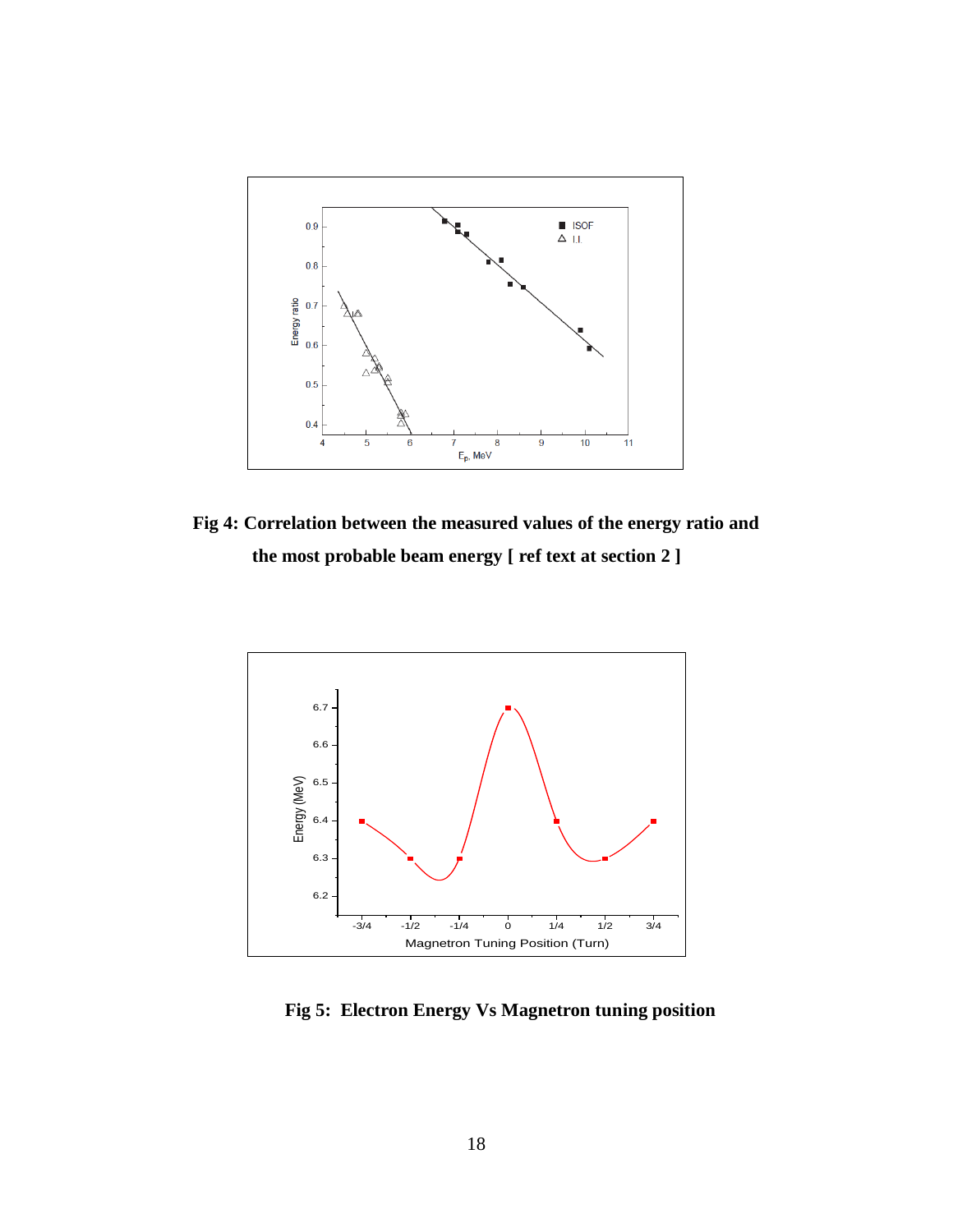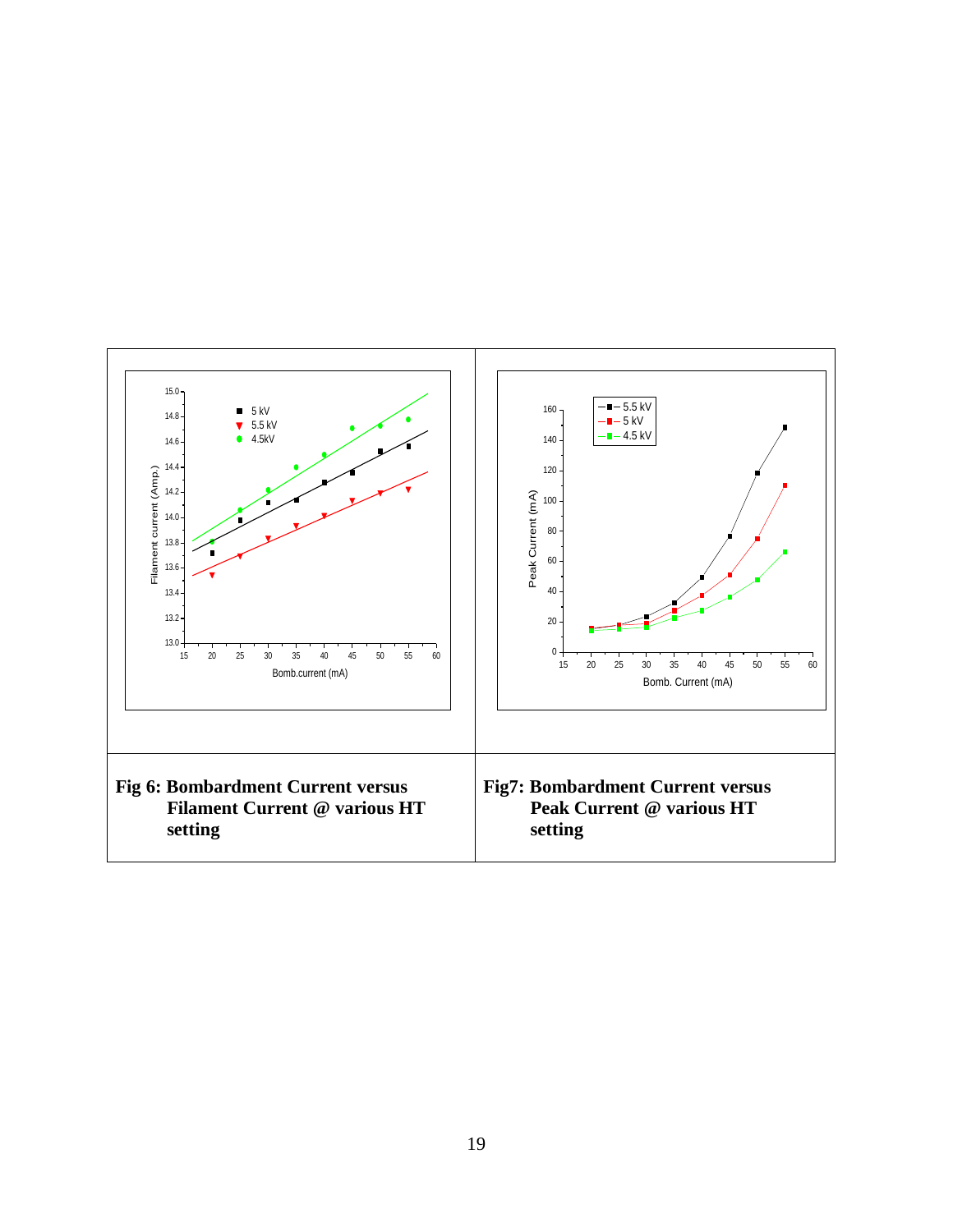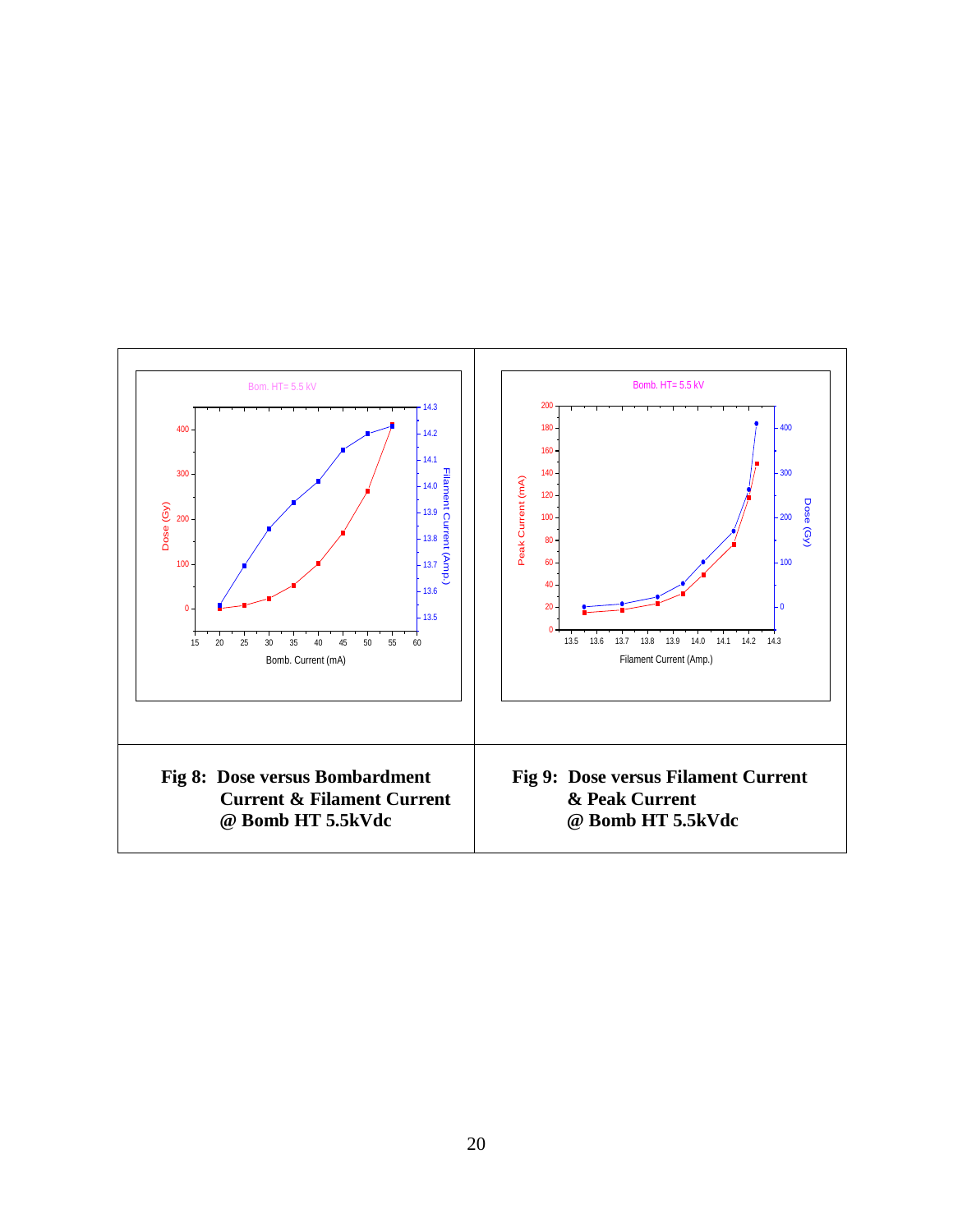

 **Fig 10: Electron Energy versus Filament Current @ bomb HT 5.5 kVdc**



 **Fig 11: Electron Energy and Energy ratio versus Pulse width**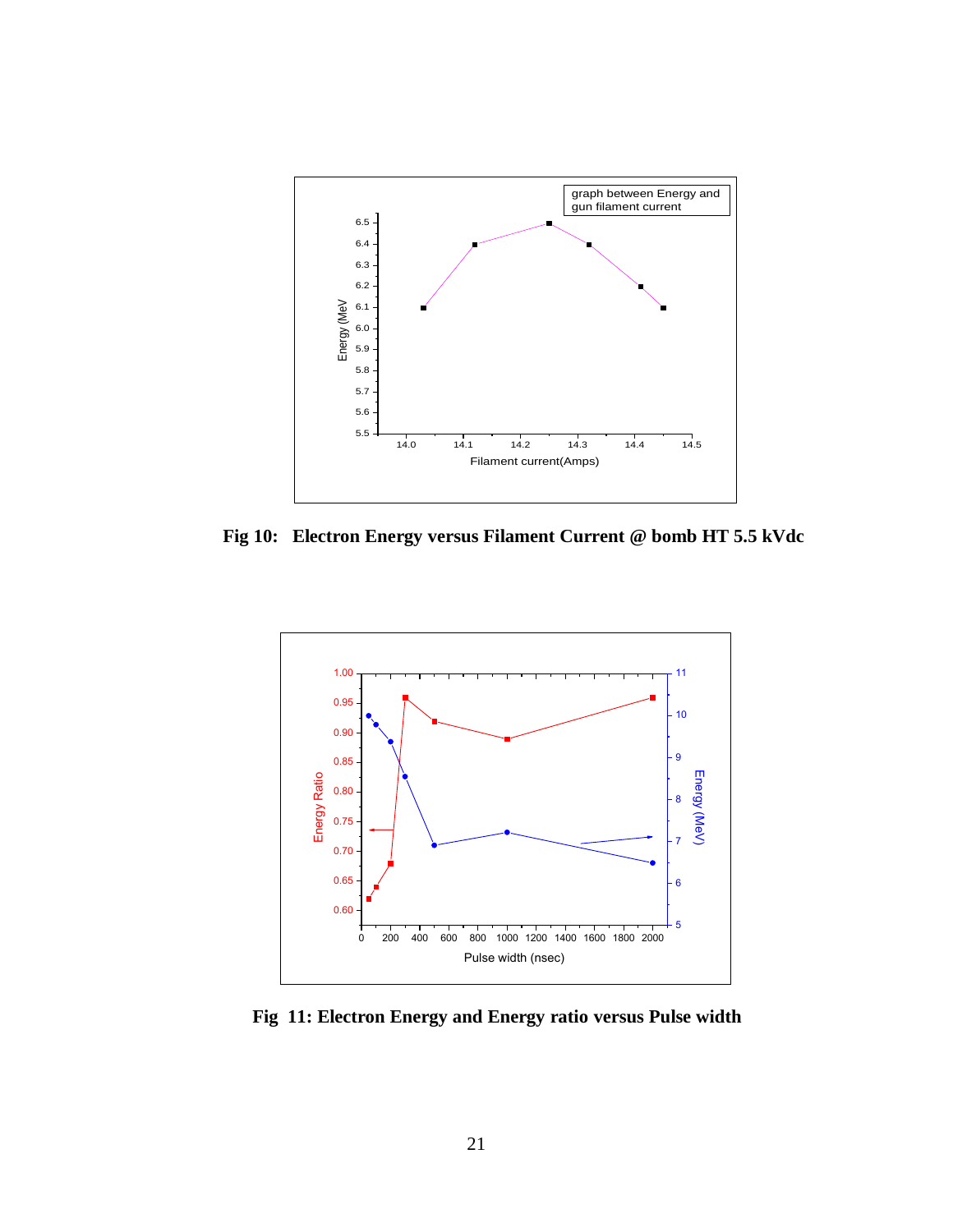#### **Appendix : Electron Energy determination using Radiochromic EBT films**

The objective of this study was to determine the electron energy using radiochromic EBT films. The measurements were carried out in static mode of sample irradiation in the horizontal geometry. The experimental arrangement is illustrated in Fig.A1. The operational parameters of the accelerator are: pulse width in the range of 25 to 2000 nsec at pulse repetition rate from 12.5 to 500 pps and peak current from 70 to 900 mA. The average beam power of the accelerator is 2 kW. The various sample for radiolysis purposes are placed at sample holder near the exit window of the LINAC in horizontal geometry.



**Fig A1: Schematic of Experimental Set up**

During the experiment, a piece of EBT-3 films  $(3x3 \text{ cm}^2)$  were sandwiched between 2 mm absorber plates placed in a plane perpendicular to the beam direction. The film was exposed for 3 second at different distances (0 mm to 100 mm) from accelerator exit window. The exposure was repeated for Al, PMMA and Polystyrene separately. Each exposed film was scanned by document scanner and analyzed by Image J PC-based software. The images of exposed films were obtained and pixel values were recorded. The plots between absorber thicknesses and normalized pixel values were generated for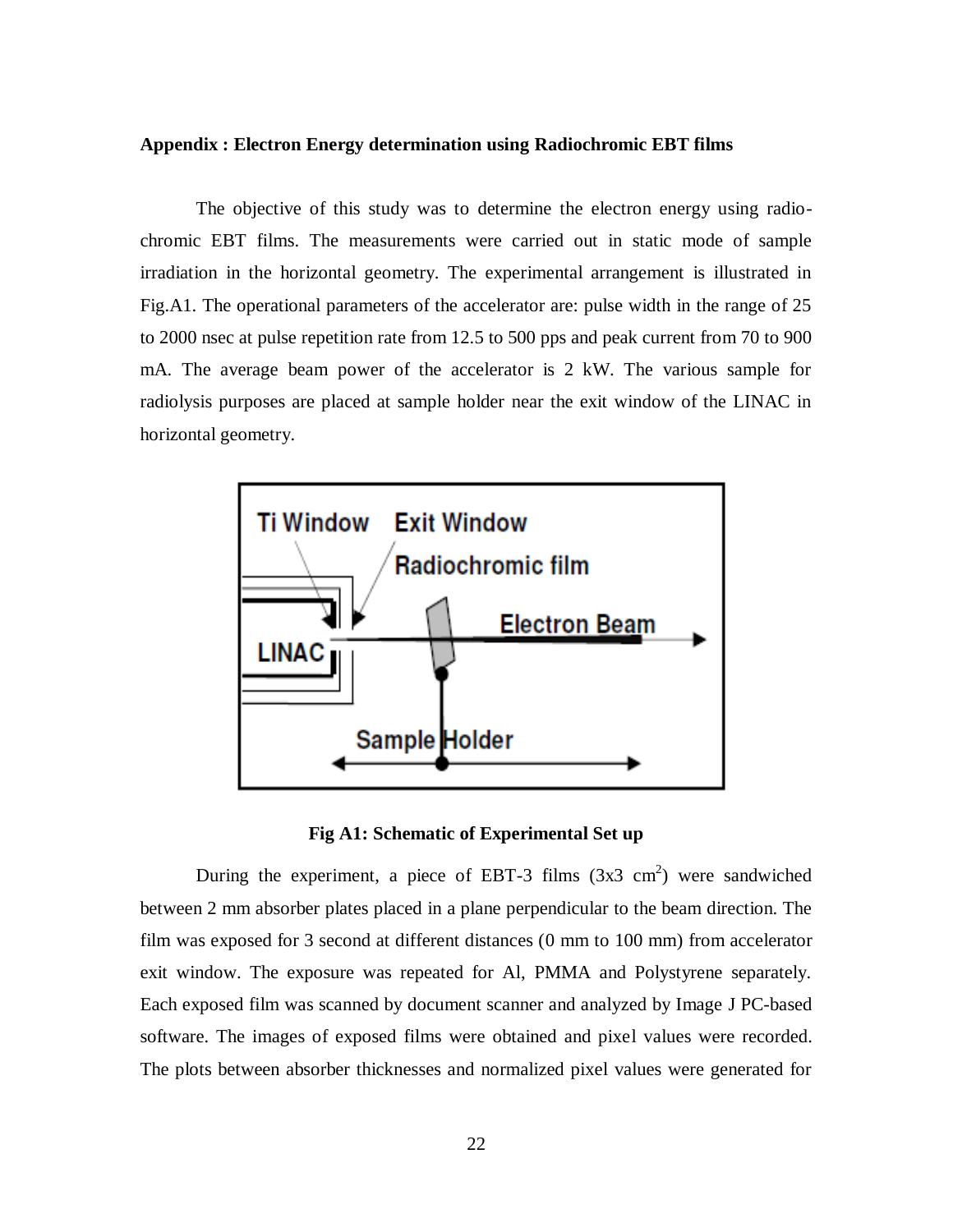each absorber material. The practical range (Rp) of monoenergetic electrons was determined in each absorber and used for determination of electron beam energy.

Measured attenuation curves w.r.t. depths 7 MeV electron beam in Aluminum, PMMA and Polystyrene are shown in Fig.A2. The practical electron range  $(R_p)$  recorded from these curves were used for determining most probable energy  $(E_p)$  of the 7 MeV electron beam at the entrance surface of these materials. The Ep values so determined are 6.66 to 7.2 MeV in materials Al, PMMA and Polystyrene.



**Fig A2: 7MeV electron beam depth profile in Al, PMMA and Polystyrene absorbers respectively.** 

Energy - Range Relations (ISO/ASTM, 2004: ref [2] ):

Polystyrene:

 $R_p = 0.533 E - 0.159 = 3.572 g/cm^2$ , 2 MeV < E < 12 MeV Observed  $R_p = 3.392$  g/cm<sup>2</sup>  $E = 6.66$  MeV